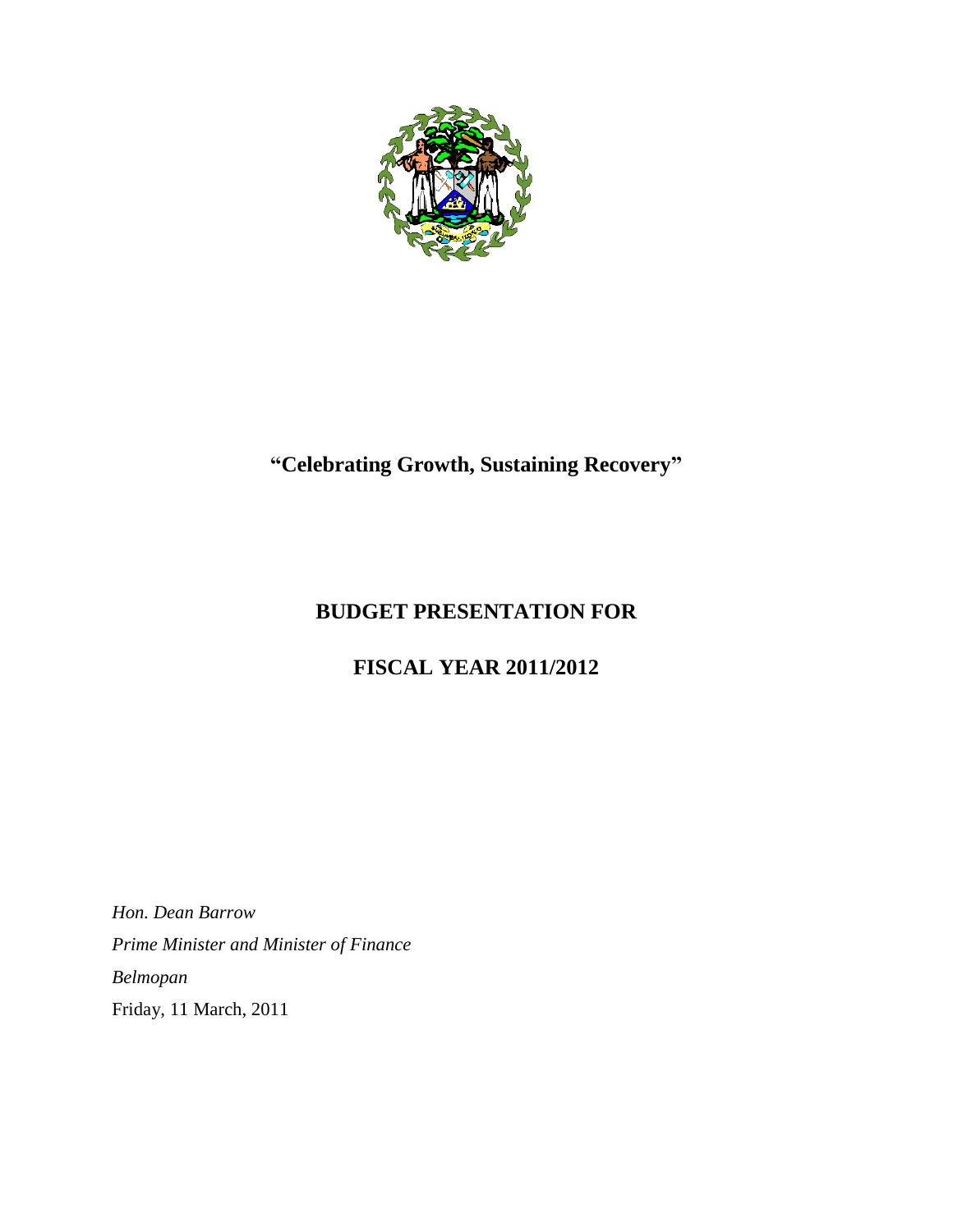|                                             | <b>REVISED</b><br><b>ACTUAL</b><br>2009/2010 | <b>APPROVED</b><br><b>ESTIMATES</b><br>2010/2011 | <b>REVISED</b><br><b>ESTIMATES</b><br>2010/2011 | <b>PROPOSED</b><br><b>ESTIMATES</b><br>2011/2012 |
|---------------------------------------------|----------------------------------------------|--------------------------------------------------|-------------------------------------------------|--------------------------------------------------|
| TOTAL REVENUES AND GRANTS                   | 735,737,970                                  | 811,589,453                                      | 752,587,267                                     | 843,630,033                                      |
|                                             |                                              |                                                  |                                                 |                                                  |
| <b>RECURRENT REVENUE</b>                    | 697,301,064                                  | 784,268,353                                      | 735,622,761                                     | 784,049,120                                      |
| <b>TAX REVENUE</b><br>Income and profits    | 604,680,963<br>213,455,085                   | 703,493,483<br>247,548,804                       | 650,488,305<br>240,763,528                      | 687,266,405<br>256,741,782                       |
| Taxes on property                           | 5,261,751                                    | 7,003,385                                        | 5,274,748                                       | 5,459,364                                        |
| Taxes on international trade & transactions | 165,411,499                                  | 175,835,935                                      | 163,485,604                                     | 198,325,370                                      |
| Taxes on goods and services                 | 220,552,628                                  | 273,105,359                                      | 240,964,425                                     | 226,739,889                                      |
| <b>NON-TAX REVENUE</b>                      | 92,620,101                                   | 80,774,870                                       | 85,134,456                                      | 96,782,715                                       |
| Property Income                             | 12,175,519                                   | 6,930,273                                        | 11,815,494                                      | 12,229,037                                       |
| Licenses                                    | 19,415,625                                   | 11,780,118                                       | 12,191,996                                      | 13,618,718                                       |
| <b>Royalties</b>                            | 24,878,900                                   | 30,575,614                                       | 27,867,467                                      | 28,842,826                                       |
| Other                                       | 36,150,057                                   | 31,488,865                                       | 33,259,499                                      | 42,092,134                                       |
|                                             |                                              |                                                  |                                                 |                                                  |
| <b>CAPITAL REVENUES:</b>                    | 4,773,558                                    | 4,800,000                                        | 4,140,979                                       | 5,285,913                                        |
| Sale of crown lands                         | 4,741,375                                    | 4,200,000                                        | 4,059,454                                       | 5,285,913                                        |
| Sale/Return of equity                       | 32,183                                       | 600,000                                          | 81,525                                          |                                                  |
|                                             |                                              |                                                  |                                                 |                                                  |
| <b>GRANTS</b>                               | 33,663,348                                   | 22,521,100                                       | 12,823,527                                      | 54,295,000                                       |
|                                             |                                              |                                                  |                                                 |                                                  |
| <b>TOTAL EXPENDITURES</b>                   | 768,490,655                                  | 876,325,468                                      | 821,788,889                                     | 889,987,180                                      |
|                                             |                                              |                                                  |                                                 |                                                  |
| <b>RECURRENT EXPENDITURE</b>                | 668,861,922                                  | 721,590,717                                      | 700,360,187                                     | 729,553,294                                      |
| <b>Personal Emoluments</b>                  | 273,673,100                                  | 291,226,891                                      | 279,921,214                                     | 300,368,173                                      |
| Debt Service Interest & Other Charges       | 97,184,318                                   | 118,778,113                                      | 118,285,585                                     | 112,080,653                                      |
| Pensions                                    | 48,146,983                                   | 50,415,975                                       | 46,949,100                                      | 48,915,975                                       |
| Goods & Services                            | 156,766,830                                  | 165,058,426                                      | 160,440,312                                     | 167,929,907                                      |
| Subsidies & Current Transfers               | 93,090,691                                   | 96,111,312                                       | 94,763,976                                      | 100,258,586                                      |
|                                             |                                              |                                                  |                                                 |                                                  |
| <b>CAPITAL EXPENDITURES</b>                 | 99,628,733                                   | 154,734,751                                      | 121,428,702                                     | 160,433,886                                      |
| Capital II Expenditures                     | 53,747,311                                   | 65,229,811                                       | 59,737,326                                      | 48,193,840                                       |
| <b>Capital III Expenditures</b>             | 40,657,322                                   | 83,045,854                                       | 45,232,290                                      | 107,280,960                                      |
| Capital Transfer & Net Lending              | 5,224,100                                    | 6,459,086                                        | 16,459,086                                      | 4,959,086                                        |
|                                             |                                              |                                                  |                                                 |                                                  |
| RECURRENT SURPLUS/[DEFICIT]                 | 28,439,142                                   | 62,677,636                                       | 35,262,574                                      | 54,495,826                                       |
| PRIMARY SURPLUS/[DEFICIT]                   | 64,431,633                                   | 54,042,098                                       | 49,083,963                                      | 65,723,506                                       |
| OVERALL SURPLUS/[DEFICIT]                   | (32,752,685)                                 | (64, 736, 015)                                   | (69, 201, 622)                                  | (46, 357, 147)                                   |
|                                             |                                              |                                                  |                                                 |                                                  |
| AMORTIZATION                                | (69, 704, 400)                               | (62, 985, 868)                                   | (60, 864, 353)                                  | (63,000,000)                                     |
| <b>FINANCING REQUIREMENT</b>                | (102, 457, 085)                              | (127, 721, 883)                                  | (130,065,975)                                   | (109, 357, 147)                                  |
| Foreign Loan Disbursements (Projects)       | 31,489,841                                   | 65,524,754                                       | 32,479,323                                      | 62,563,552                                       |
| Foreign Loan Disbursements (General)        | 40,000,000                                   | 35,000,000                                       | 20,000,000                                      | 35,000,000                                       |
| Domestic Deposits/Borrowing                 | 30,967,244                                   | 27,197,129                                       | 77,586,652                                      | 11,793,595                                       |
| GDP (in billions of Bz \$)                  | 2.721                                        | 3.071                                            | 2.841                                           | 2.951                                            |
|                                             |                                              |                                                  |                                                 |                                                  |
| Overall Surplus/Deficit (+/-) AS A % OF GDP | $-1.20%$                                     | $-2.11%$                                         | $-2.44%$                                        | $-1.57%$                                         |
| Primary Surplus/Deficit (+/-) AS A % OF GDP | 2.37%                                        | 1.76%                                            | 1.73%                                           | 2.23%                                            |
|                                             |                                              |                                                  |                                                 |                                                  |

# **SUMMARY OF RECURRENT AND CAPITAL BUDGETS**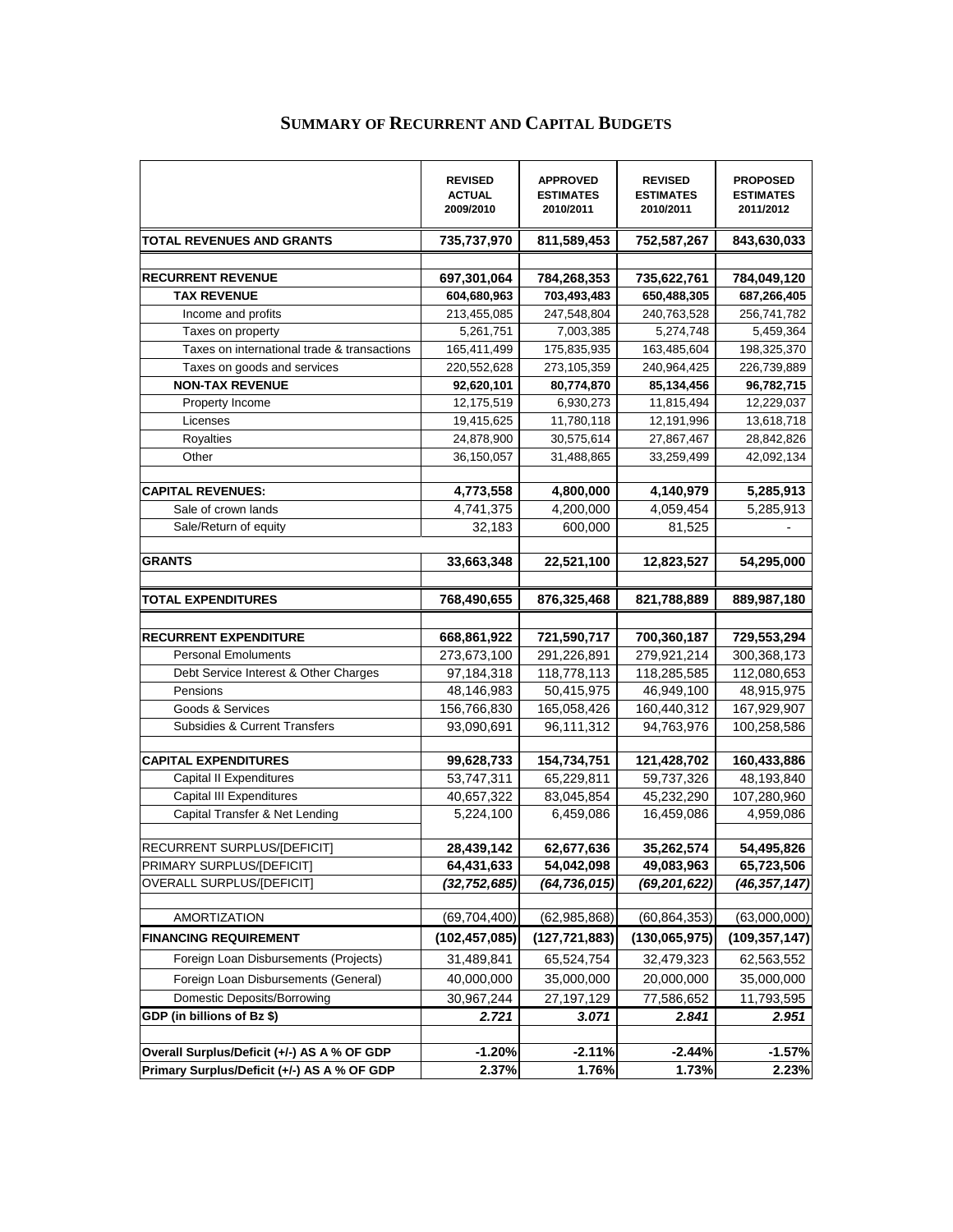# **OUTLINE OF BUDGET SPEECH FOR FISCAL YEAR 2011/2012**

# "Celebrating Growth, Sustaining Recovery"

# **Table of Contents**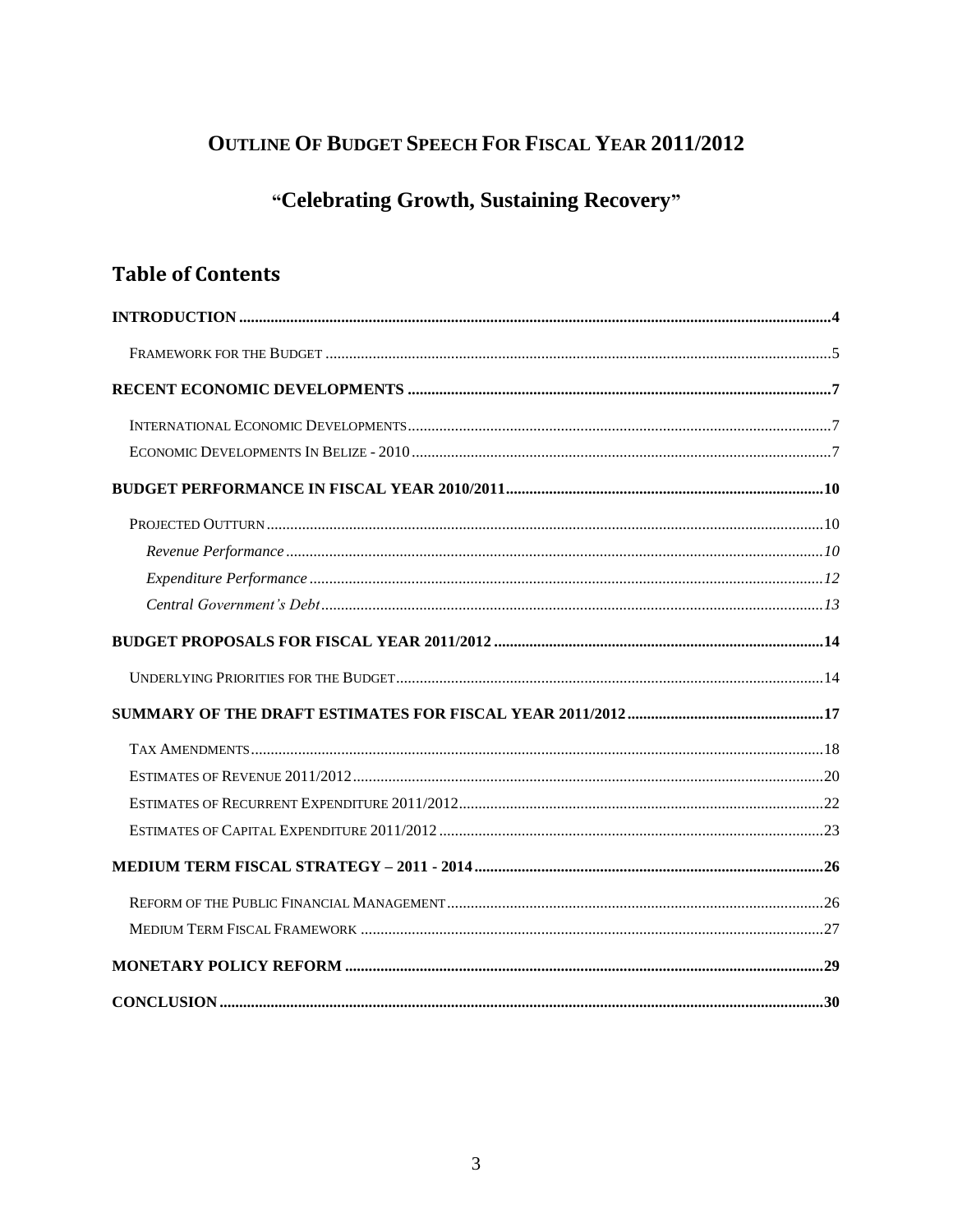## <span id="page-3-0"></span>**INTRODUCTION**

#### Mr. Speaker,

I rise to move the first reading of the General Appropriation Bill for Fiscal Year 2011/2012.

Last year's Budget presentation was a sober affair, concerned with setting out a recovery roadmap, attended by some sacrifices, that would guarantee us a return to growth and a measure of prosperity after the contraction of 2009. The short point to make now, is that we have been successful. We are buoyed by a 2.4% GDP growth for the year that's ending, and a forecast of 3% for 2011/2012. In the circumstances, Mr. Speaker, you will forgive me if the tone of this beginning reflects a degree of satisfaction. But pretty much all we undertook to do last year, has been done. Our social protection initiatives, our pro-poor policies, got off to a good start; we continued with infrastructure improvement and its concomitant job-creation; access to credit for small and medium enterprises was expanded via the DFC; and I believe we are beginning to see now a slight containment of the murderous Belize City gang violence.

Of course, Mr. Speaker, the trajectory of affairs for small, vulnerable states, never allows exhilaration to obtain except in uneasy coexistence with anxiety. Thus it is that global storm clouds are once again gathering in the form of international crude oil prices in excess of 100 US dollars per barrel. Even as we hope for a return to geopolitical and supply stability in the Middle East, this government will do its best to locally cushion the effects of the price spikes. But in any case we press on with the flowering and articulation and implementation of our vision: increased infrastructure activity; continuing strides in education and health; advances in agriculture leading to self-sufficiency and food security; private sector growth fuelled by cheaper credit and no new taxes; improvement in law and order; and, above all, our mantra, our gospel, our talisman: ever greater investment in, compassion for, and protection of, the poor.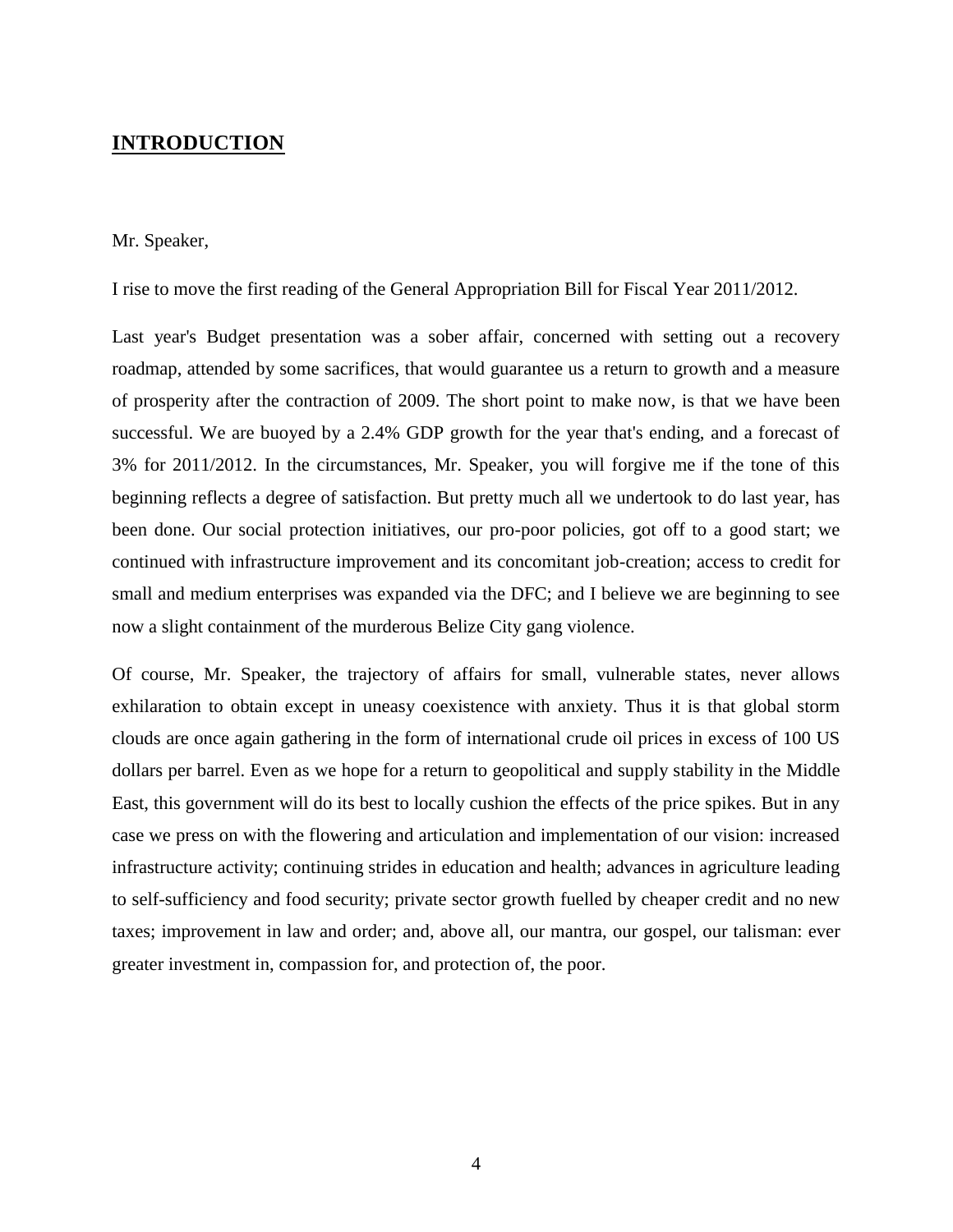### **FRAMEWORK FOR THE BUDGET**

Mr. Speaker, in October last year the much vaunted recovery of the Belizean economy was just beginning to hit full stride when Hurricane Richard dealt its blow to the central part of our country. And now, the world price of fuel has begun to escalate as a consequence of the speculation triggered by the uncertainties in the Middle East. Mr. Speaker, this is part of the context in which the Budget for the upcoming Fiscal Year must be placed.

The continuing effect of the world economic crisis on Belize's small open economy cannot be overstated. Inasmuch as activity is rebounding at the macro level, output in some economic subsectors such as construction, manufacturing and fishing, is still well below the pre-recession levels. And farmed shrimp production has not shown any great signs of recovery. Government is therefore still challenged with providing ever more resources to fight the heightened criminality and social disruption that mushroomed as one consequence of the crisis.

In October, Richard made landfall in central Belize as a category one hurricane and caused severe damage and dislocation to agriculture, housing stock, electricity and road infrastructure in the Belize, Stann Creek and Cayo Districts. It is a matter of proud record that Government immediately made resources available for the clean-up, rehabilitation and rebuilding following the hurricane. It is also a matter of record that once again a natural disaster brought Belizean resilience to the fore, produced another small triumph of perseverance. As just one example, I cite the story of citrus. Despite significant hurricane crop losses, the industry picked itself back up; and is on track for one of the best years, production wise and price wise, in recent memory.

Withal, then, the tale of our recovery is a most encouraging one. But now comes this Damocles sword of rising world oil prices, threatening to turn advantage into adversity. Mr. Speaker, I will discuss later the measures that this Government is taking to mitigate local pump prices. Right away, though, let me put forward the positive side of this oil price conundrum. Because of this government's negotiation of the windfall tax in 2008, our country now gets an additional 50% of the net take of Belize's crude when exported at a price in excess of 90 US dollars per barrel. Mr. Speaker there are unending complaints about our petroleum industry from those that would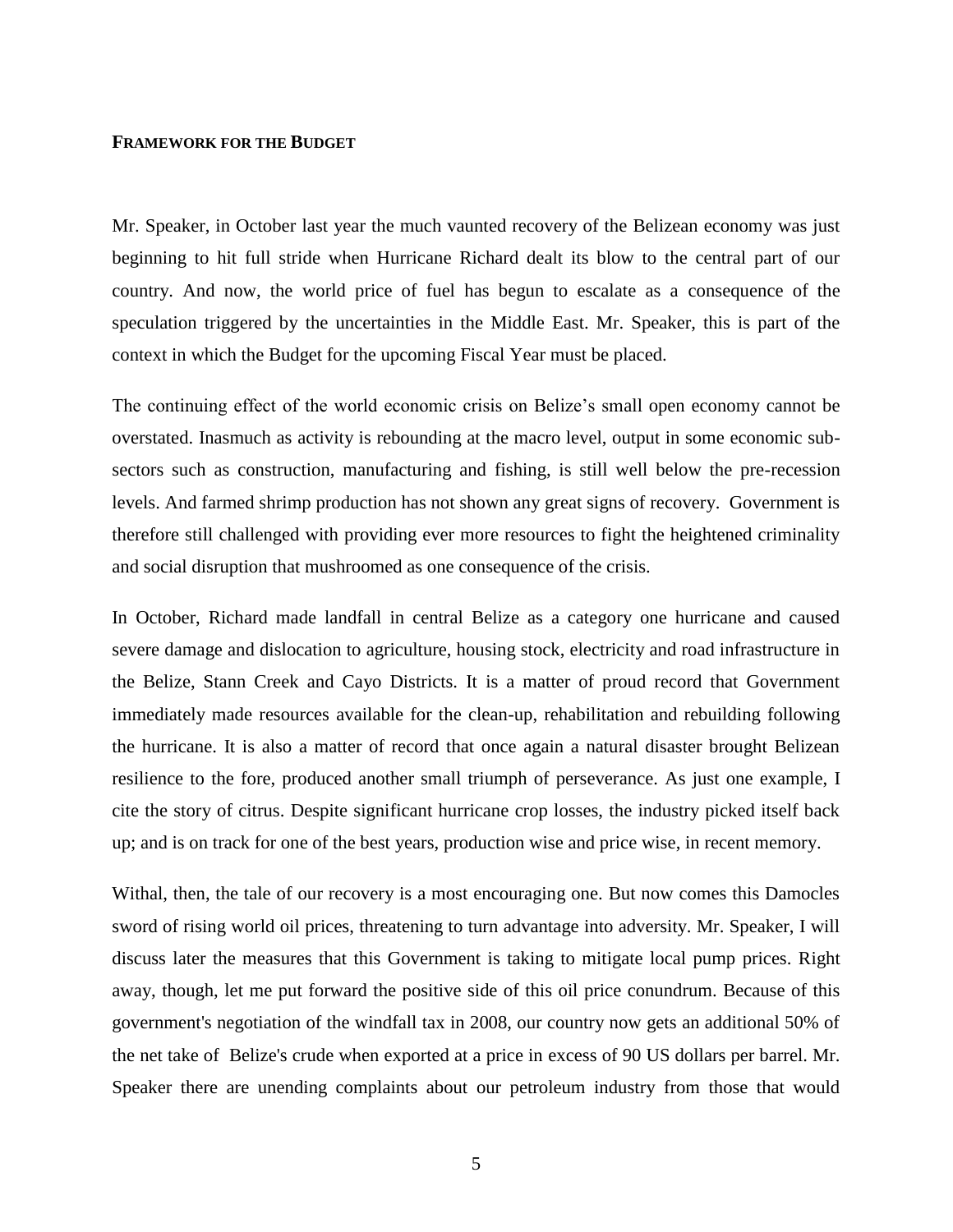straitjacket it. But the receipts therefrom are now a mainstay of government revenue and help greatly with salaries, pensions, operating expenses and the delivery of goods and services to the people. So we must indeed be careful to ring fence what is still a nascent enterprise. Appropriate environmental, cultural and social safeguards are obligatory. But government will also not be deterred from pressing on with the new exploration that can unlock the plentiful reserves that the data suggests is very much present as part of our Belizean bounty.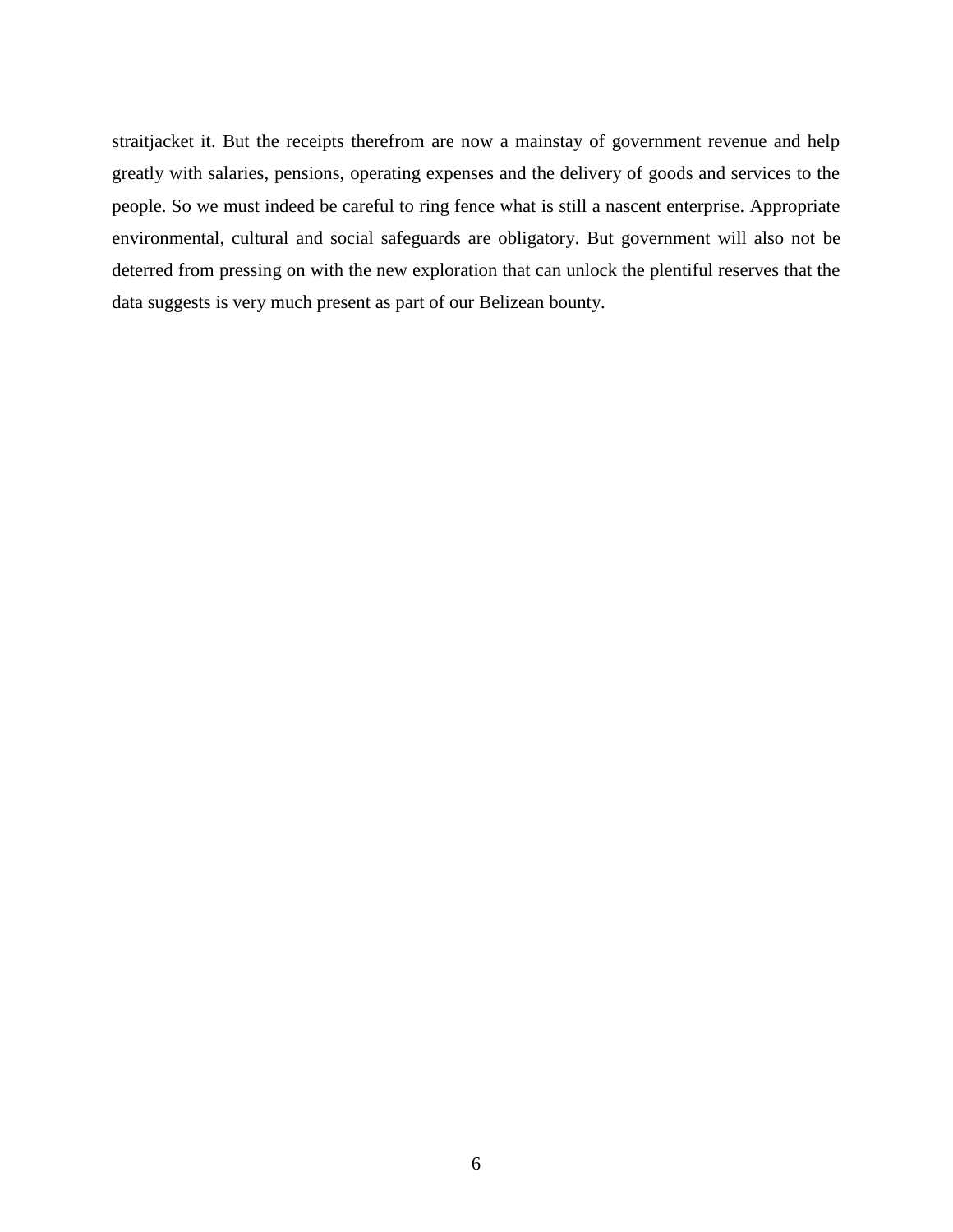## <span id="page-6-0"></span>**RECENT ECONOMIC DEVELOPMENTS**

#### <span id="page-6-1"></span>**INTERNATIONAL ECONOMIC DEVELOPMENTS**

<span id="page-6-2"></span>Following a contraction of 0.6% in 2009, world output rebounded with an estimated 5.0% increase that was supported by relaxed monetary policies; large fiscal injections; a recovery in commodity prices in response to increased demand particularly from developing countries; the return of private capital flows to middle income countries; and a marked rise in manufacturing and global trade. The large emerging countries expanded by a robust 7.1% while the advanced economies reported more modest growth of 3.0%. The outlook for 2011 is for world output to fall moderately to approximately 4.4%.

While the Latin American and Caribbean region rebounded from the 1.8% decline of 2009 with a 5.9% expansion in 2010, the economic performance was uneven, with stronger growth in big countries such as Brazil and Argentina.

The Caribbean, which is more heavily dependent on advanced economies like the US, continued to experience the negative effects of the sluggish demand and high unemployment in those economies. Improvements in tourism and foreign investment were therefore rather modest and fiscal interventions by local authorities were limited, given the existing high level of indebtedness across the region. As a result, GDP is estimated to have grown by a meager 0.5% in 2010, which was still a notable improvement after the previous year's 2.3% contraction. While the Bahamas, St. Lucia and Trinidad & Tobago turned the corner with increases of 0.5%, 1.1% and 1.2%, respectively, there were continued contractions in Barbados and Jamaica. The outlook for Caribbean economies in 2011 is for modest expansion in real GDP.

#### **ECONOMIC DEVELOPMENTS IN BELIZE - 2010**

It is against this backdrop that Belize's GDP growth of 2.4% in real terms during 2010, must be seen as stellar. The Statistical Institute of Belize reports that the growth was underpinned by expansions in services, utilities, sugarcane, non-traditional crops and livestock. There was a sizeable increase in the domestic capacity for electricity generation as the hydroelectric facility at Vaca Dam and the bagasse cogeneration (BELCOGEN) plant were brought fully online. An upswing in tourism due to respective increases in stay-over and cruise ship visitors of 1.4% and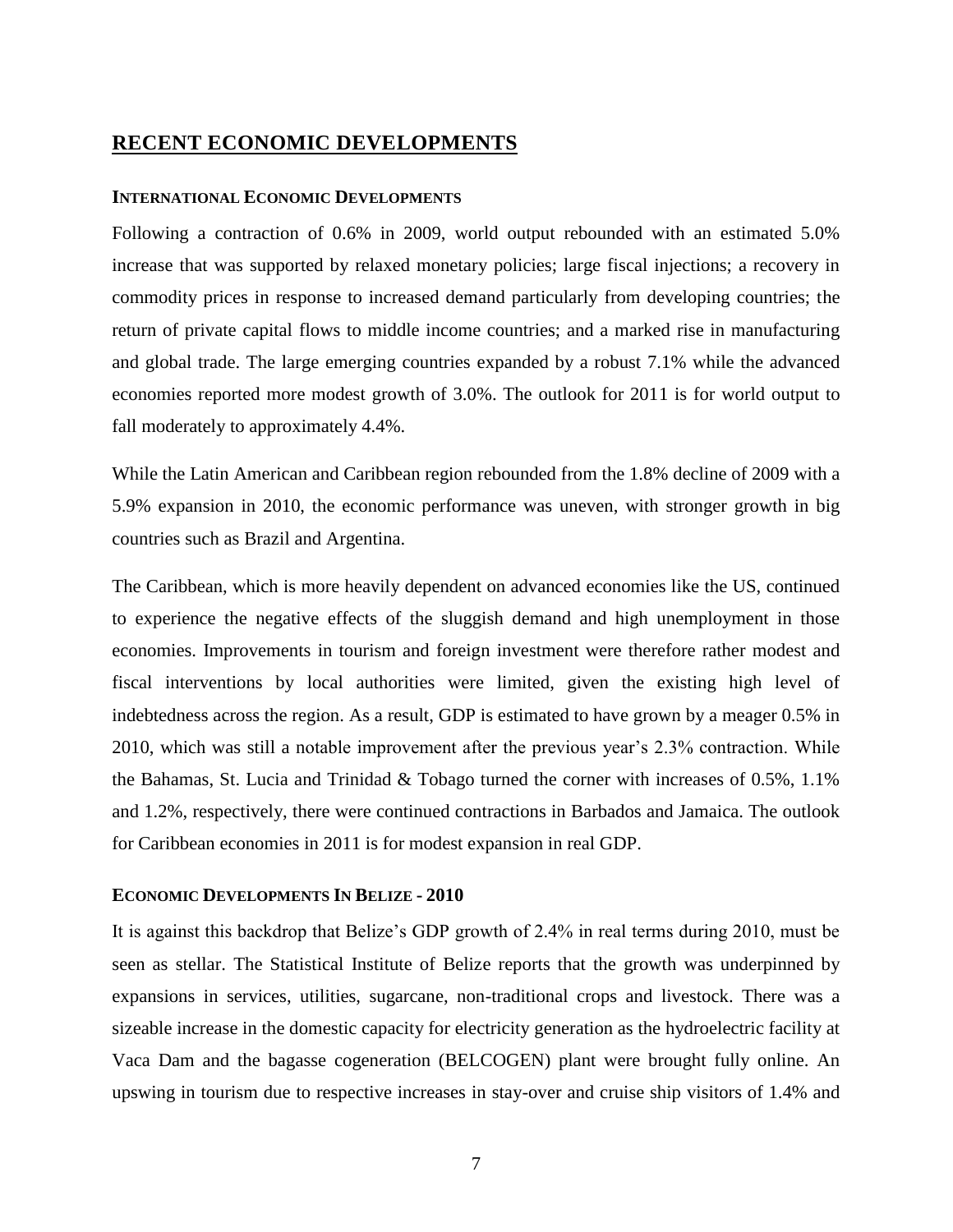8.4%, boosted activities in "Hotels and Restaurants", "Transport and Communications" and "Wholesale and Retail Trade". Growth in the latter was also facilitated by an increase in cross border trade at the Commercial Free Zone. As well, higher fiscal outlays and activities associated with the conduct of the 2010 Population and Housing Census underpinned a notable expansion in government services.

Domestic prices began to move upward again during 2010, with the Consumer Price Index (CPI) averaging a 0.9% annual increase, compared to the deflation of 1.1% during 2009. The greatest cost push came from the sharp increase in acquisition costs for imported fuel, that in turn drove up prices at the pump and for other petroleum dependent activities. On the good news side, the cost for *"Food, Beverages and Tobacco"* and *"Household Goods and Maintenance"* declined by an average of 3.0% and 1.1%, respectively. That this was a consequence of this government's removal of import duties and the general sales tax (GST) on basic food and household items, cannot be doubted. It is an achievement of which we remain extremely proud.

On the external front, the current account deficit plummeted from 6.3% of GDP in 2009 to under 1.0% of GDP in 2010. This was due to a substantial contraction in the trade deficit, higher earnings from services, and Fair Trade sugar inflows. It all outweighed the increased repatriation of oil profits and even the sharp hike in debt service payments due to the step-up of the interest rate on the super-bond in August. Exports increased by 26.1%, largely in response to a boost in Commercial Free Zone sales, a resurgence of crude oil prices, and higher earnings from citrus juices, banana, papaya and molasses. With the import bill declining by 0.8%, there was a notable 43.8% contraction in the size of the merchandise trade deficit.

While the current account position improved markedly, the surplus on the capital and financial account shrank by 90.0% due to lower foreign direct investment inflows. Also, the extraordinary inflows of 2009 from the IMF SDR allocations and ENDA loan, were not repeated this year. In addition, commercial banks paid down short term liabilities and boosted foreign asset holdings by \$22.6mn. Even with the tightening of the financial account surplus, Central Bank's gross international reserves increased by \$8.6mn to \$436.0mn, the equivalent of approximately 4.8 months of merchandise imports.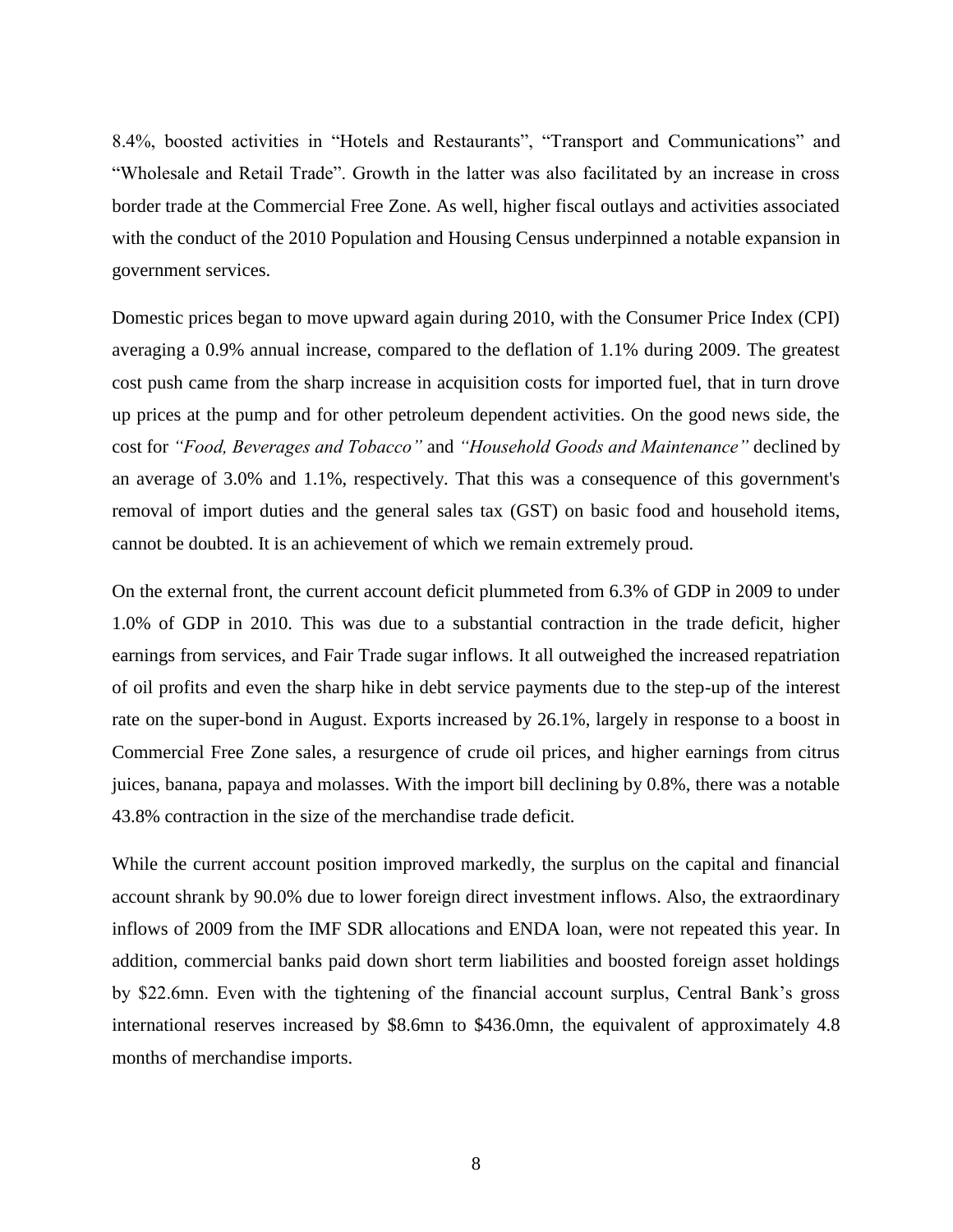Domestic monetary developments included a 0.1% decline in the broad money supply over the year. Credit to the private sector fell by \$42 million, and net credit to Central Government also contracted by \$8.6 million, reflective mostly of a build-up in government deposits that was facilitated by receipts from the sale of BTL shares and higher tax collections.

In the face of persistently high commercial bank liquidity, the Central Bank lowered the cash reserve requirement from 10.0% to 8.5% of average deposit liabilities. This was in May, and it freed up funds to purchase securities and also reduced the level of commercial bank unremunerated cash reserves. Notwithstanding these actions, however, bank liquidity increased further with excess statutory liquidity rising to \$160.1 million. This is some 35.7% above the required level, while excess cash reserves rose to \$60.5 million, 36.5% above the legal requirement.

During the year, weighted average deposit and lending rates fell by 51 basis points and 20 basis points, respectively. It was against such a backdrop that the Central Bank moved to further reduce the cost of funds for commercial banks and provide more latitude for the lowering of lending rates. Central Bank did this by decreasing the minimum interest rate on savings deposits from 4.5% to 3.5% in November. I must say here that I am very keenly aware of the complexity of the monetary policy/interest rate mix. And I welcome the small drop in lending rates and the further encouragement that the lowering of the deposit floor rate brings. But it is not enough. And no one can help noticing the increase in commercial bank spreads. Quite clearly, the correlation between deposit rates and lending rates is going in the wrong direction. Now legislative intervention or a Central Bank rate-setting diktat, may still be too blunt a policy instrument for the moment. But time is running out, and this really should be the last year in which we see lending rates in the basement internationally but in the stratosphere locally.

With some deceleration expected in the world economy, the most recent estimate is that growth in Belize's GDP should be around 3.0% in 2011. The expectation is that it will be underpinned by the increase in electricity generation, growth in tourist activities and higher output of citrus and banana.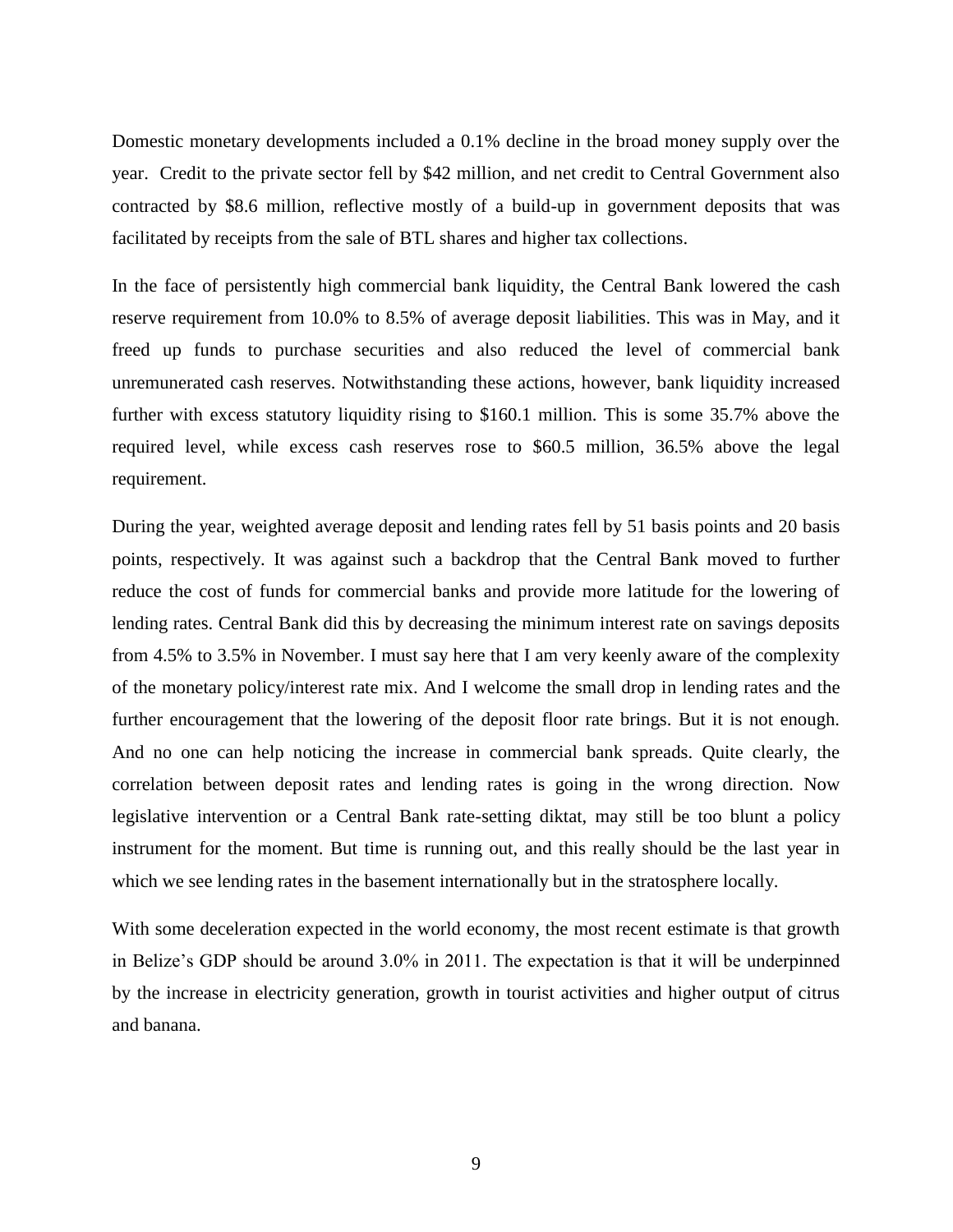# <span id="page-9-0"></span>**BUDGET PERFORMANCE IN FISCAL YEAR 2010/2011**

### <span id="page-9-1"></span>**PROJECTED OUTTURN**

Although confronted by unfavorable external economic conditions coupled with the impact of Hurricane Richard during the current fiscal year, we project that the fiscal out-turn will only be slightly lower than the approved budget. We project that at the end of the current fiscal year, we will have achieved a Primary Surplus of 1.73% of GDP and an overall

deficit of 2.44% of GDP. Both indicators are within one half of a percentage point of the budgeted estimates.

This overall deficit of \$69.2 million and the amortization requirement of a further \$60.9 million, are projected to be financed by\$52.5 million in external loan disbursements and \$77.6 million drawn from the domestic banking system.

| <b>Summary of Approved Budget &amp; Projected</b> |                  |          |  |  |
|---------------------------------------------------|------------------|----------|--|--|
| Outturn for FY 2010/2011 - (Bz\$million)          |                  |          |  |  |
| Projected<br>Approved                             |                  |          |  |  |
|                                                   | <b>Estimates</b> | Outturn  |  |  |
| <b>Total Revenue and Grants</b>                   | 811.6            | 752.6    |  |  |
| <b>Total Expenditure</b>                          | 876.3            | 821.8    |  |  |
| <b>Primary Balance</b>                            | 54.0             | 49.1     |  |  |
| As % of GDP                                       | 1.76%            | 1.73%    |  |  |
| <b>Overall Deficit</b>                            | (64.7)           | (69.2)   |  |  |
| As % of GDP                                       | $-2.11%$         | $-2.44%$ |  |  |
| Amortization                                      | (63.0)           | (60.9)   |  |  |
| <b>Financing Requirement</b>                      | (127.7)          | (130.1)  |  |  |
| GDP in current market prices                      | 3,071            | 2,841    |  |  |

#### <span id="page-9-2"></span>*Revenue Performance*

Total revenue is projected at \$739.8 million or some \$49.3 million below the budgeted figure. The shortfall is largely in taxes on Goods and Services, estimated to come in at some \$32.1 million below budget. This is notwithstanding the increase in rates of the General Sales Tax (from 10.0% to 12.5 %) which took effect at the beginning of the fiscal year. The gap is due in part to the widening of the zero-rated basket of consumer goods, but also to a decline in taxable imports.

On the other hand, Taxes on Income and Profits were essentially on target, reflecting a strong performance from the local petroleum sector. Income taxes from this sector alone amounted to \$45.3 million dollars, with a further \$16.4 million estimated from related Royalties, Production Sharing, and Working Interest inflows.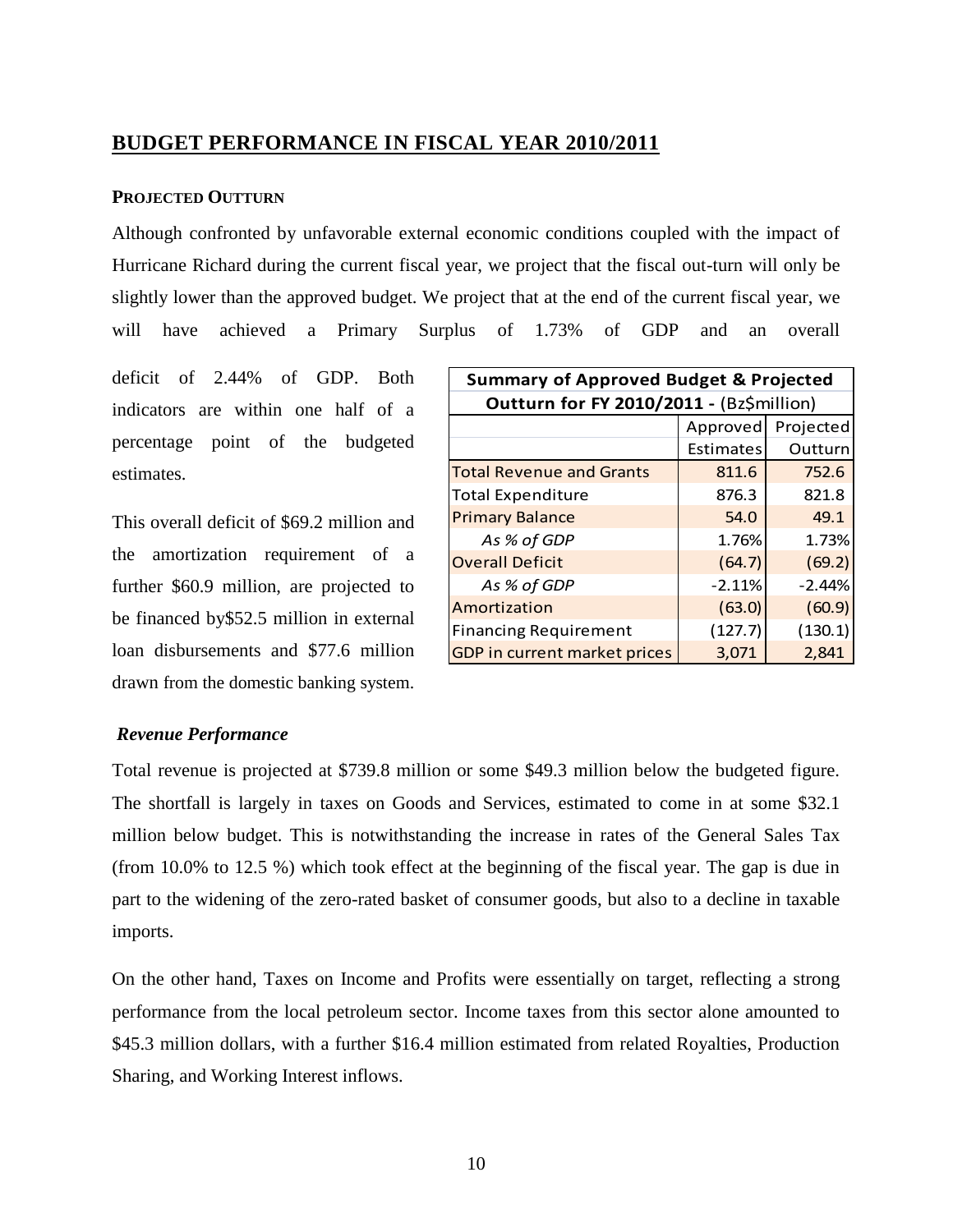Taxes on International Trade and Transactions are projected at \$163.5 million or 7.0% below budget, primarily due to a \$7.7 million fall in import duties. Capital Revenue is expected to come in at \$4.1 million (compared to a budgeted figure of \$4.8 million), arising mostly from purchases of crown land under lease-hold arrangements.

Mr. Speaker, we understand that, in these difficult economic times, there is a limit to increasing tax rates before we run the risk of encountering decreasing marginal returns; and more importantly, before such taxes become a disincentive to investment and growth.

| Summary of Revenue & Grants for FY 2010/2011  |                  |           |  |  |
|-----------------------------------------------|------------------|-----------|--|--|
|                                               | (Bz\$ million)   |           |  |  |
|                                               | Approved         | Projected |  |  |
|                                               | <b>Estimates</b> | Outturn   |  |  |
| <b>Total Revenue and Grants</b>               | 811.6            | 752.6     |  |  |
| <b>Total Revenue</b>                          | 789.1            | 739.8     |  |  |
| <b>Current Revenue</b>                        | 784.3            | 735.6     |  |  |
| <b>Tax Revenue</b>                            | 703.5            | 650.5     |  |  |
| Taxes on Income & Profits                     | 247.5            | 240.8     |  |  |
| <b>Taxes on Property</b>                      | 7.0              | 5.3       |  |  |
| <b>Taxes on Goods &amp; Services</b>          | 273.1            | 241.0     |  |  |
| <b>International Trade &amp; Transactions</b> | 175.8            | 163.5     |  |  |
| Non-Tax Revenue                               | 80.8             | 85.1      |  |  |
| <b>Capital Revenue</b><br>4.8                 |                  | 4.1       |  |  |
| <b>Grants</b>                                 | 22.5             | 12.8      |  |  |

Therefore, our effort and attention must focus on improved administration and stepped-up collection and not on any new taxes.

In this regard, we have this year established a new Compliance Unit within the Department of GST. We also continue with the implementation of the Modernization Project at the Customs and Excise Department. Initial reports are that the Compliance Unit has met with some degree of success in improving the record keeping and reporting by GST Agents. The Customs Modernization Project is presently at the piloting stage of a new automated data system. We expect significant efficiency gains from both these initiatives.

Mr. Speaker: as anticipated, access to grant resources over the year narrowed considerably. The figure for grant inflows is projected at \$12.8 million or about 56.9% of budget. While the pace of execution locally is still too slow, the bureaucratic delays on the part of some donor agencies also account for this shortfall. But, I am pleased to report that many of the kinks at the donor level have now been ironed out; and, with the full staffing of project execution units within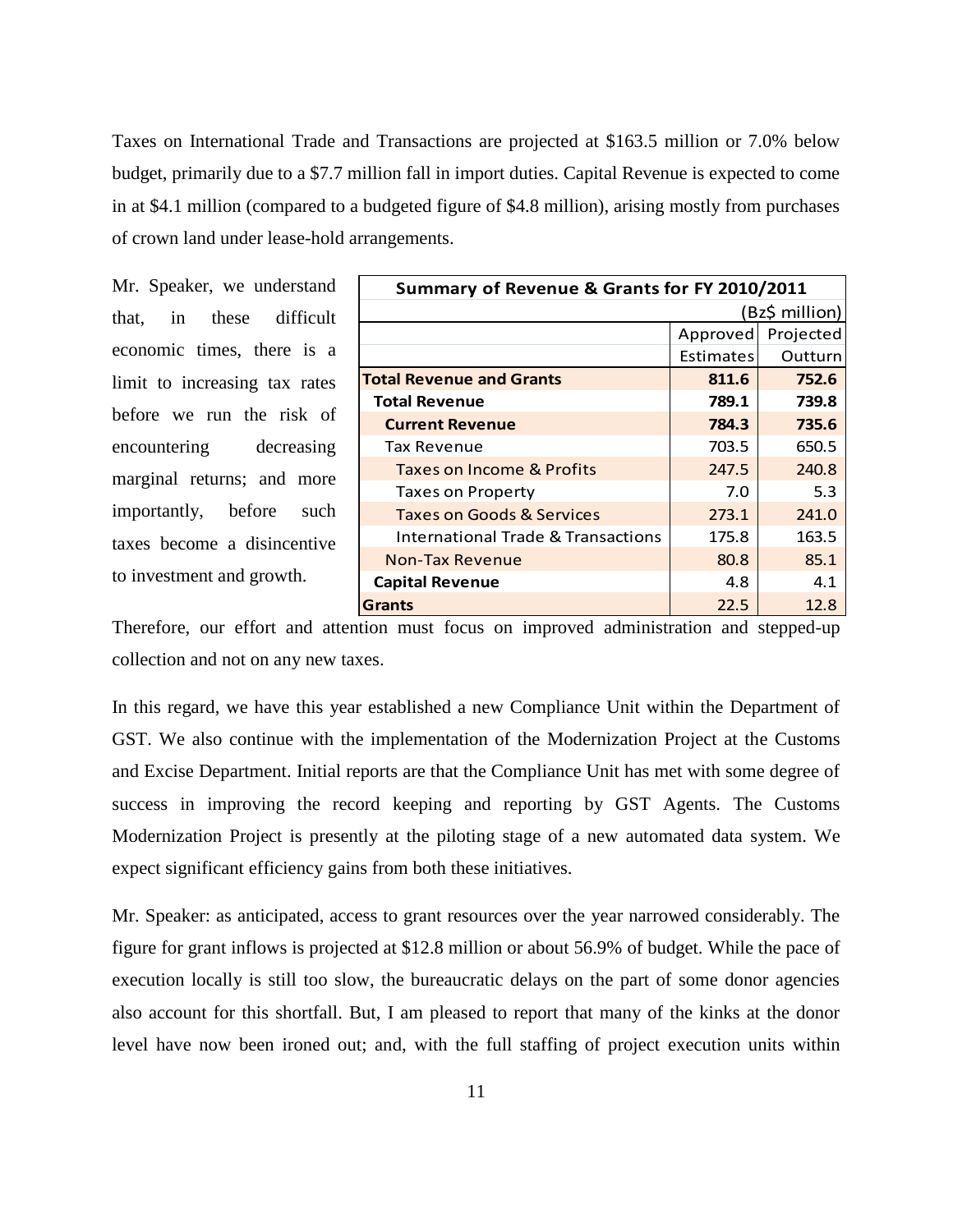several government ministries, we anticipate a substantial improvement in grant disbursements in the upcoming fiscal year. Also, we anticipate gaining access to an entirely new source of bilateral support in the coming year. I will say more on this in a short while.

#### <span id="page-11-0"></span>*Expenditure Performance*

Total expenditure for fiscal year 2010/2011 is projected to be \$821.8 million, or some 6.2% below budget, as recurrent expenditure came in some \$21.2 million under budget, while capital expenditure was some \$33.3 million under budget. The fall in the recurrent expenditure can be attributed mainly to a lower Wages and Salaries outturn compared to the budgeted figure. This reflects "savings" from a number of unfilled positions and also delays until later in the fiscal year in recruitment of new Police and BDF intakes. This apparent underperformance in the salaries budget-line masks, however, a continued upward drift in wages and salaries due to the annual increments. It is a trend we have to watch.

Expenditure on Goods & Services was down slightly from budget at \$160.4 million compared to a budgeted figure of \$168.3 million. But within this figure there continued to be upward pressures on expenditure on utilities and on supplies, particularly medical and fuel supplies.

Total capital expenditure is projected at \$121.4 million or some 21.5% below budget, including an un-programmed outlay of \$10.0 million in loan support to Belize Sugar Industries Ltd. Development expenditure on Capital II is estimated at 59.7 million, while expenditure on Capital III Projects will be in the region of \$45 million or about \$38 million below budget.

Mr. Speaker, I repeat that the implementation of our capital program continues to be challenged by capacity constraints, and more latterly by diversion of our already hard pressed managerial resources toward the Hurricane relief and rehabilitation effort. But I also repeat that we are addressing these constraints. We have thus invested more in the appropriate staffing of project executing units and in the outsourcing of engineering supervision of the larger infrastructure projects. We expect that, accordingly, we should see a more rapid implementation in the year ahead.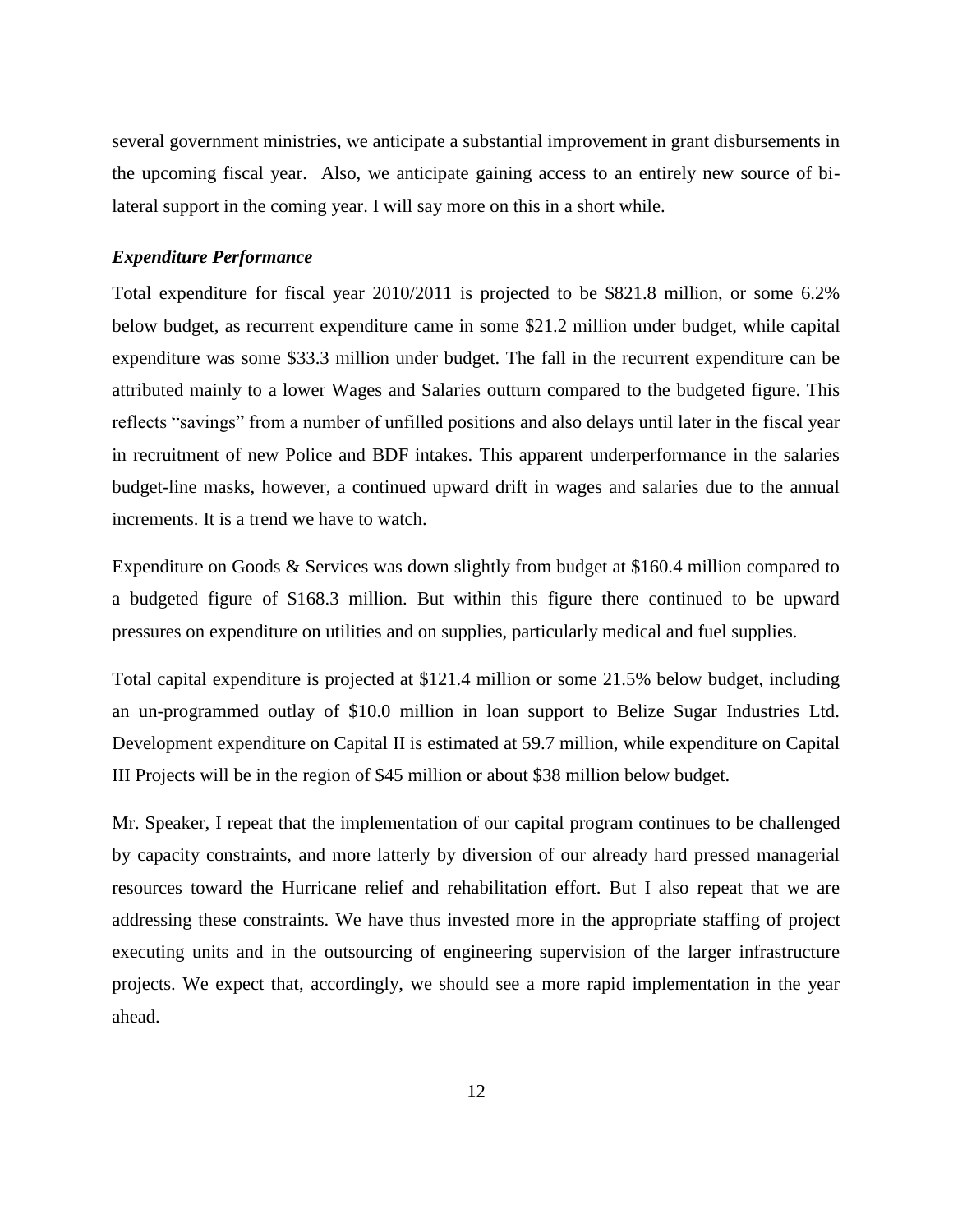#### <span id="page-12-0"></span>*Central Government's Debt*

At the end of December 2010, the Central Government's External Debt stood at BZ\$1,885.9 million or a slight increase of some \$3.4 million over the beginning of the year. Key disbursements came from the Republic of China (BZ\$20 million); the Inter-American Development Bank (BZ\$10.1 million), and the Caribbean Development Bank (BZ\$26.5 million). But repayments to these institutions were of an almost similar level.

Also at the end of December 2010, the Central Government's Domestic Debt amounted to \$367.8 million, an increase of 14.9% for the calendar year. The increase was due to the issuance of new government securities amounting to \$140 million. But some 65% of the proceeds was used to effect a reduction in the Government's overdraft account at the Central Bank of Belize.

<span id="page-12-1"></span>Interest paid on Central Government's Debt is projected at \$118.3 million or almost exactly the budgeted provision. Of this amount, some \$66.0 million, or more than one half, was paid as interest on the so-called "Superbond". The rate on the bond stepped up from 4.25% to 6.00% last August. Mr. Speaker, to compound this most horrific of PUP legacies, we have to brace for a further increase in 2012, at which time the rate will rise to 8.50%. This will require an annual interest outlay of close to \$95 million per annum thereafter. The situation then becomes even more unbearable in 2019, when the grace period on the repayment ends. At that time we will be required to pay an additional \$110 million in amortization in the first year alone.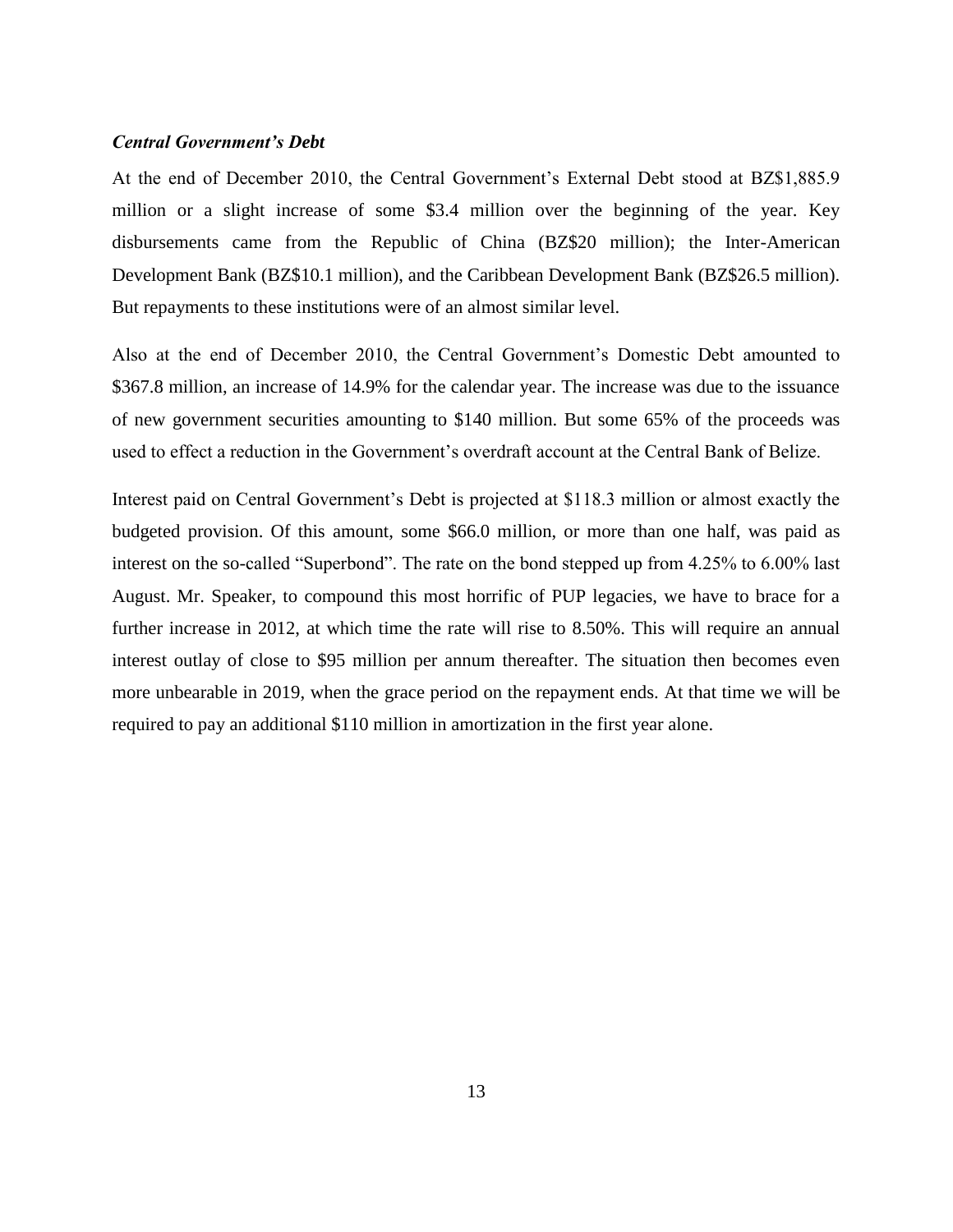## **BUDGET PROPOSALS FOR FISCAL YEAR 2011/2012**

#### <span id="page-13-0"></span>**UNDERLYING PRIORITIES FOR THE BUDGET**

Mr. Speaker, underlying all our Budget exercises is the stark reality of our vulnerability to global vagaries. Our options are, to that extent, always limited. But the trick is never to surrender to constrictions. Rather we must create new space, find daylight, and wall round the high ground on which our key priorities of social protection and poverty alleviation are encamped.

**Poverty Reduction and Social Protection** – Accordingly we will continue to make impregnable the ramparts guarding the poor and the marginalized. The government repeats, with no apology and indeed with much pride, that our pro-poor programmes are the centrepiece of our social campaign, our mandate of egalitarianism. We are therefore replenishing our funding for the food support programme that we started on Southside Belize City. But we are going further now. We are expanding it to the Northside of the old capital; and rolling it out to the Cayo District where it will serve, principally, the disadvantaged residents of the twin towns. Altogether then, we will provide 2.5 million dollars over the coming year to help with food cost of living. The Conditional Cash Transfer initiative is of countrywide application, and there is 4 million for that. We are also starting a brand new intervention this year, under which we will give child care subsidies to working families nationwide.

**Citizen Security** – We will provide more resources for community action and participation in citizen security. RESTORE Belize is being fully funded, and it will continue to coordinate activities of government agencies as well as work with the private sector in providing opportunities for young adults and youth at risk. The first safe zone will soon be fully operational and will be an area in which we begin an enforcement of quality of life laws. Government will also provide more support to the street patrols and crime prevention activities of our security services, while holding the Police Department to the need for internal reform. Some traction has already been gained in the fight against violent, gang-related crime. But I expect our efforts to be greatly aided by a new programme that starts this coming Monday. Fifteen of the most highenergy gang members and affiliates from one of the most challenging areas of the City, have been taken on by the Ministry of Works. They will be dispatched to jobs in the rural areas of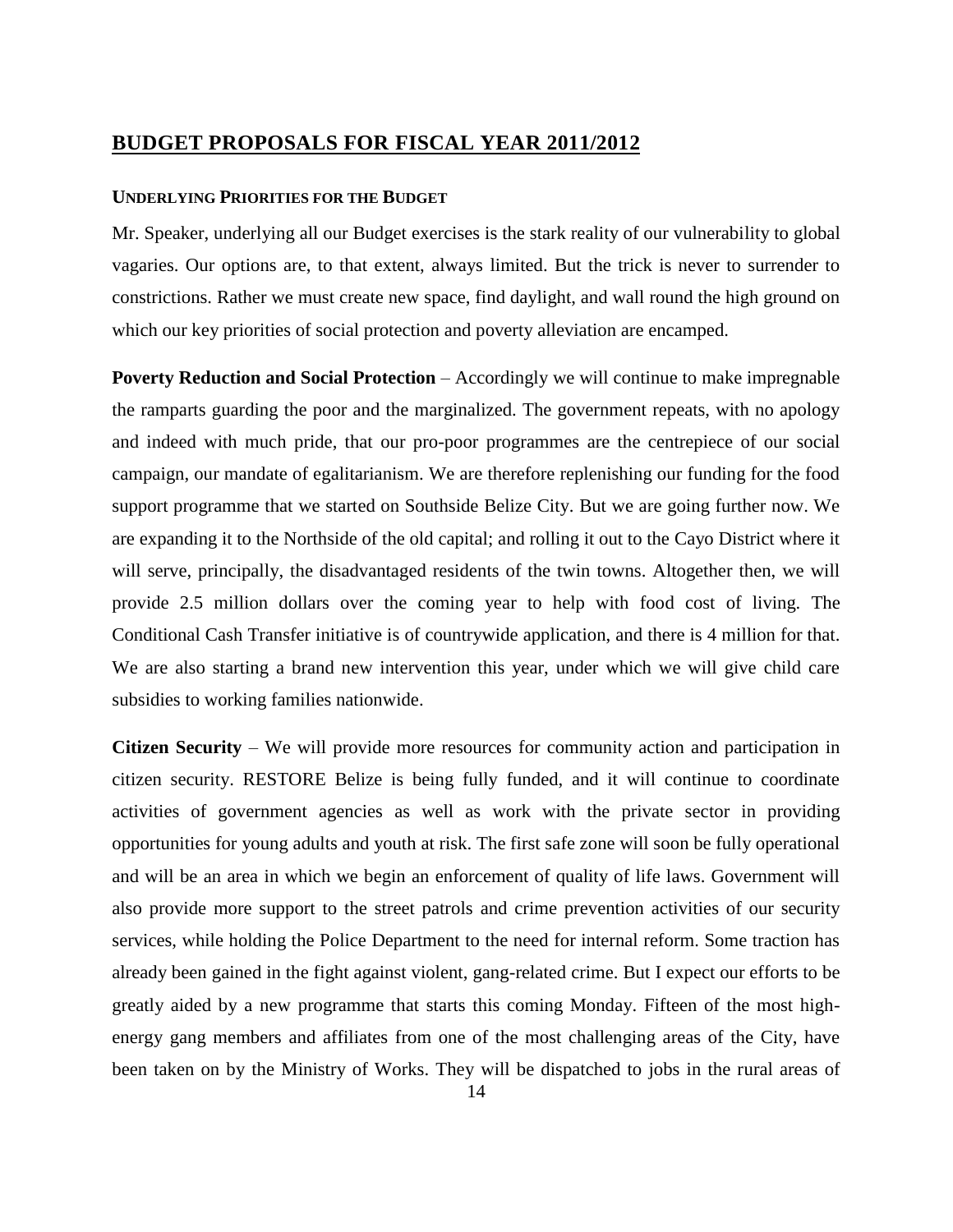three different Districts. We believe this will result in an immediate lessening of tensions and a de- escalation of old capital shooting incidents. The fact is this has come about because of an approach made to me by perhaps the most feared of the so-called gang leaders. I greatly welcome this signal of a willingness to change; and we hope to build on the initiative by finding more district work soon for another fifteen young men from a completely different turf.

**Education** –We will continue the implementation of reforms for education financing to ensure more access and equity in the education system, particularly at the secondary school level. Greater emphasis will be placed on teacher education and certification. In addition, a major new focus will be placed on child-care and early childhood education. It is in that context that the child care subsidy is of special importance. It will of course benefit the children directly. But it will also provide time and opportunities for mothers to take up employment and become engaged in income-generation activities, knowing that quality care is meantime being provided for their children.

**Health** – We will protect the level of funding for the NHI and will also provide for increases in enrollment of persons in the Southern Districts. We will provide the counterpart resources to complete investments in heath facilities, particularly in the regional hospitals and feeder polyclinics. At the same time, we will continue to support the provision of kidney dialysis treatment at the KHMH and the La Loma Luz Hospital in conjunction with the international medical services organization, WORTH.

**Physical Infrastructure**- We believe in infrastructure development not only for its own sake but as a means of creating employment. Thus, we will continue to expand and upgrade the primary and secondary road network throughout Belize. At the same time, we are allocating as much resources as we can muster for the all-important maintenance of streets and drains in our cities and main towns. Significant sums will therefore be allocated for the upgrading of the Toledo District highway to the Guatemalan Border; continuation of work on the Kendal Bridge; and upgrading of rural and feeder roads in the sugar belt. Residents of the District Towns will be pleased to see that we have allocated two and a half million dollars for street rehabilitation in their municipalities. And Northside Belize City will benefit from another million dollars added to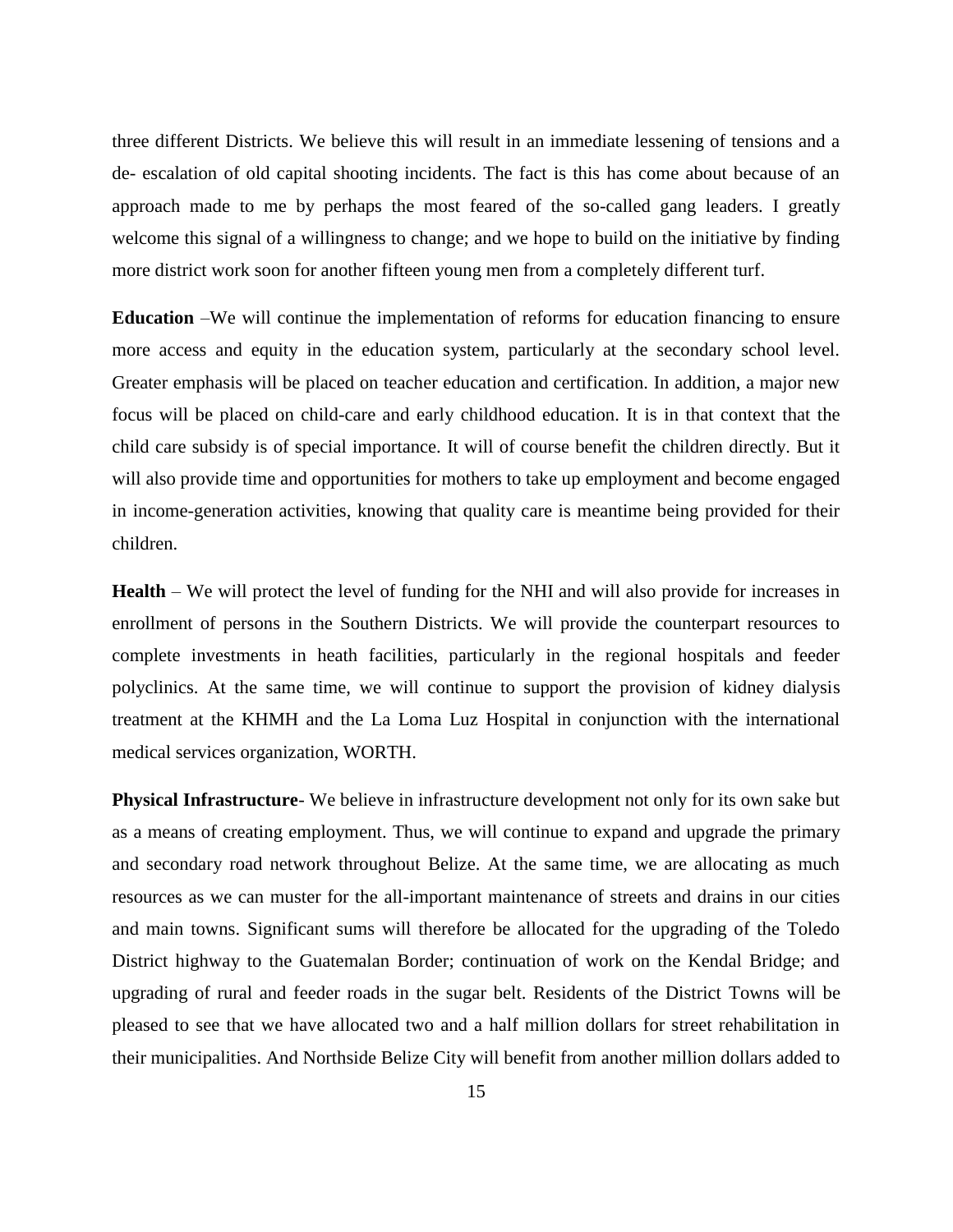the first million we have already given since the start of the year. This is for work mainly in the Caribbean Shores and Freetown Constituencies.

**Home Improvement and Low Income construction-** Again, in our all-out effort to help the poor and the middle class, we are providing a total of 4.4 million dollars for a low income housing project. The bulk of the money will be spent on home improvement and home repairs, but we do expect some limited amount of new construction. Of course, the funds will be disbursed as completely free grants to recipients.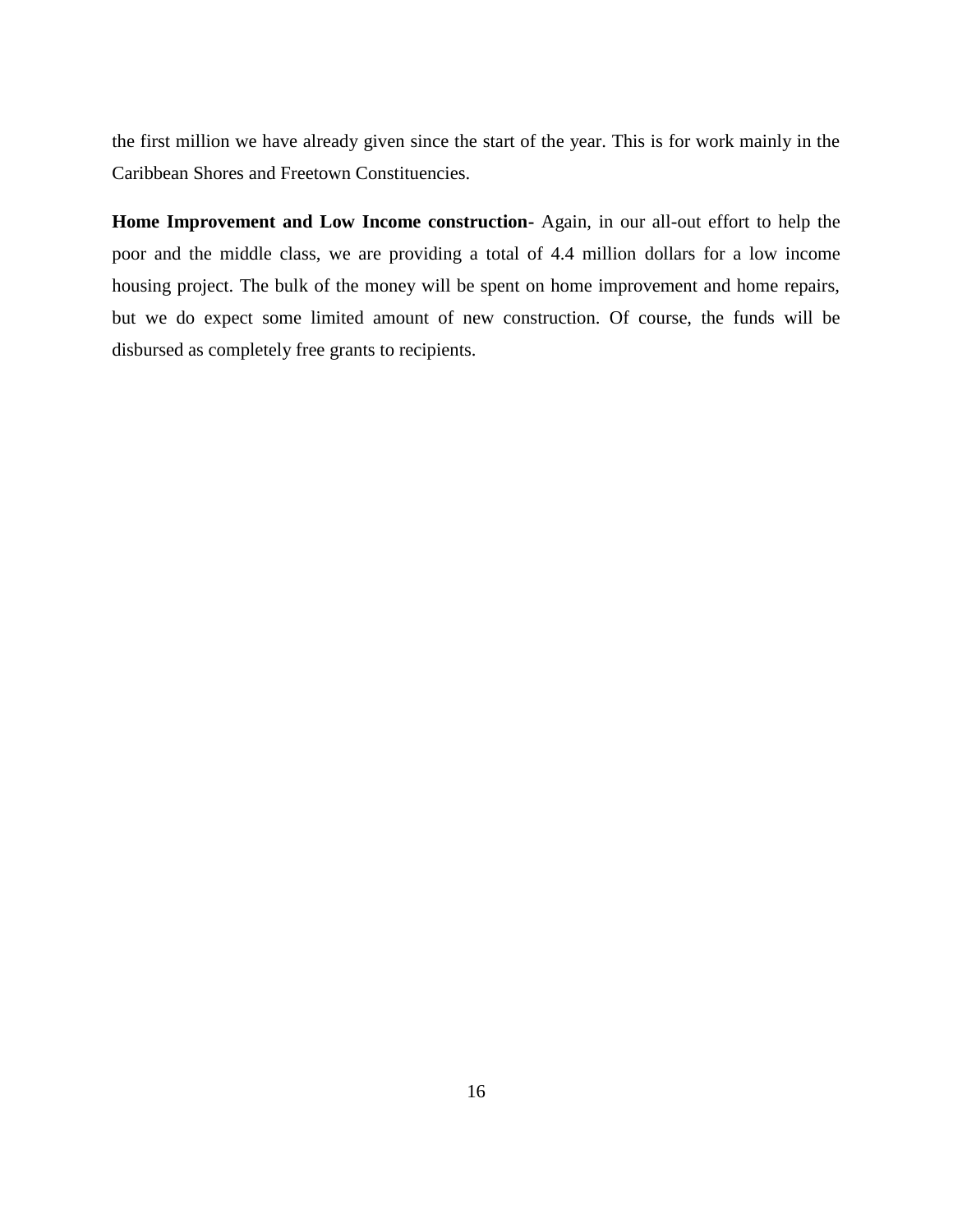### <span id="page-16-0"></span>**SUMMARY OF THE DRAFT ESTIMATES FOR FISCAL YEAR 2011/2012**

The draft estimates have been prepared on the assumption that nominal GDP will grow, in real terms, by about 3% over the fiscal year. This reflects projected increases in electricity generation, retail trade, tourism services, transportation, and agricultural production, as well as strong public sector investment activities.

We are also assuming a moderate overall increase in food prices.

Mr. Speaker, for the proposed Budget for Fiscal Year 2010-2011, we have set a preliminary target for the Primary Surplus of 2.23% of GDP, and a target for the Overall Deficit of 1.57% of GDP.

Total Revenue and Grants are estimated at \$843.6 million. This is an increase of \$91.0 million over the expected outturn for last fiscal year. Total Expenditure is estimated at \$890.0 million. Taken together, the result is an overall deficit,

before Amortization, of \$46.4 million, equal to the 1.57% of GDP.

| Summary of Draft Estimates 2011/2012 and       |                                          |           |  |  |  |
|------------------------------------------------|------------------------------------------|-----------|--|--|--|
|                                                | Outturn for FY 2010/2011 - (Bz\$million) |           |  |  |  |
| Projected<br>Draft                             |                                          |           |  |  |  |
|                                                | Outturn                                  | Estimates |  |  |  |
|                                                | 2010/2011                                | 2011/2012 |  |  |  |
| <b>Total Revenue and Grants</b>                | 752.6                                    | 843.6     |  |  |  |
| <b>Total Expenditure</b>                       | 821.8                                    | 890.0     |  |  |  |
| <b>Primary Balance</b>                         | 49.1                                     | 65.7      |  |  |  |
| As % of GDP                                    | 1.73%                                    | 2.23%     |  |  |  |
| <b>Overall Deficit</b>                         | (69.2)                                   | (46.4)    |  |  |  |
| As % of GDP                                    | $-2.44%$                                 | $-1.57%$  |  |  |  |
| Amortization                                   | (60.9)                                   | (63.0)    |  |  |  |
| <b>Financing Requirement</b>                   | (130.1)                                  | (109.4)   |  |  |  |
| GDP in current market prices<br>2,951<br>2.841 |                                          |           |  |  |  |

The provision for amortization payments has increased slightly to \$63.0 million which, when added to the Overall Deficit, results in an Overall Financing Requirement of \$109.4 million.

This financing requirement will be met from the following already secured sources of financing:

- 1. Draw-downs of approximately BZ\$62.5 million in project-related external loans committed to fund the Capital III Program;
- 2. A Drawdown of BZ\$15.0 million from the IDB, being the Second Tranche of the Social Sector Support Policy-Based Loan;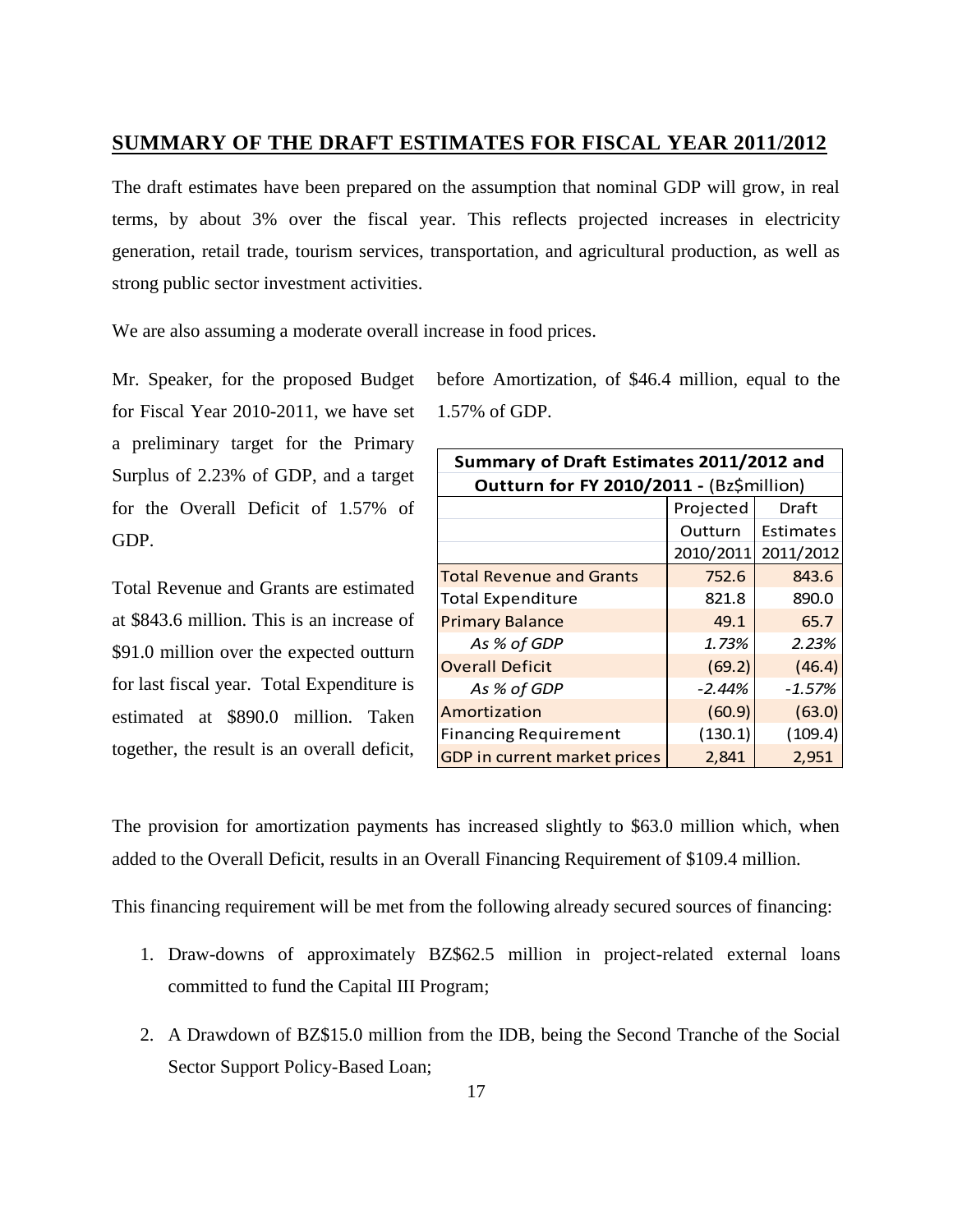- 3. A Drawdown of BZ\$20 million from the Republic of China (ROC); and
- 4. A moderate amount of domestic financing of approximately \$12.0 million from GOB account balances currently held on deposit in the Central Bank and commercial banks in Belize.

<span id="page-17-0"></span>Mr. Speaker, you will see that we continue to finance our capital program largely through borrowings from bilateral and multilateral sources. These loans are on highly concessionary terms, with lower-than-market interest rates and long repayment periods. It is through a judicious mix of fiscal prudence and borrowing restraint that we plan to gradually improve our debt ratios; further accumulate reserves; and ultimately regain access to the international credit market on much improved terms. The attainment of this objective would provide many valuable options to Belize when the time comes to begin the amortization of the "SuperBond" in 2019.

#### **TAX AMENDMENTS**

Mr. Speaker, in recent weeks leading up to this Budget Presentation, I made the pledge that there will be no new taxes on the Belizean Public. This is a pledge that I fully intend to honor.

We have therefore constructed our budget with creativity to avoid the need for any tax increases that would place a burden on local businesses, employees, or the general public.

However, there is one small measure that we propose to impose on the local oil sector. That is to raise the rate of Excise Tax on Locally Produced Petroleum from \$1.00 to \$2.00 per barrel. Given what the sector is reaping from the recent spikes in international prices, we do not think that this is asking too much. The additional yield is expected to be in the region of \$1.2 million dollars, and the proceeds will be applied to the new social protection program in the Cayo District, the home of B.N.E.

Mr. Speaker, when this administration took office some three years ago, one of our first budgetary actions was to remove the Revenue Replacement Duty on imported fuels. We replaced this with a lower, and fixed, rate of import duty. Under this new regime, changes in the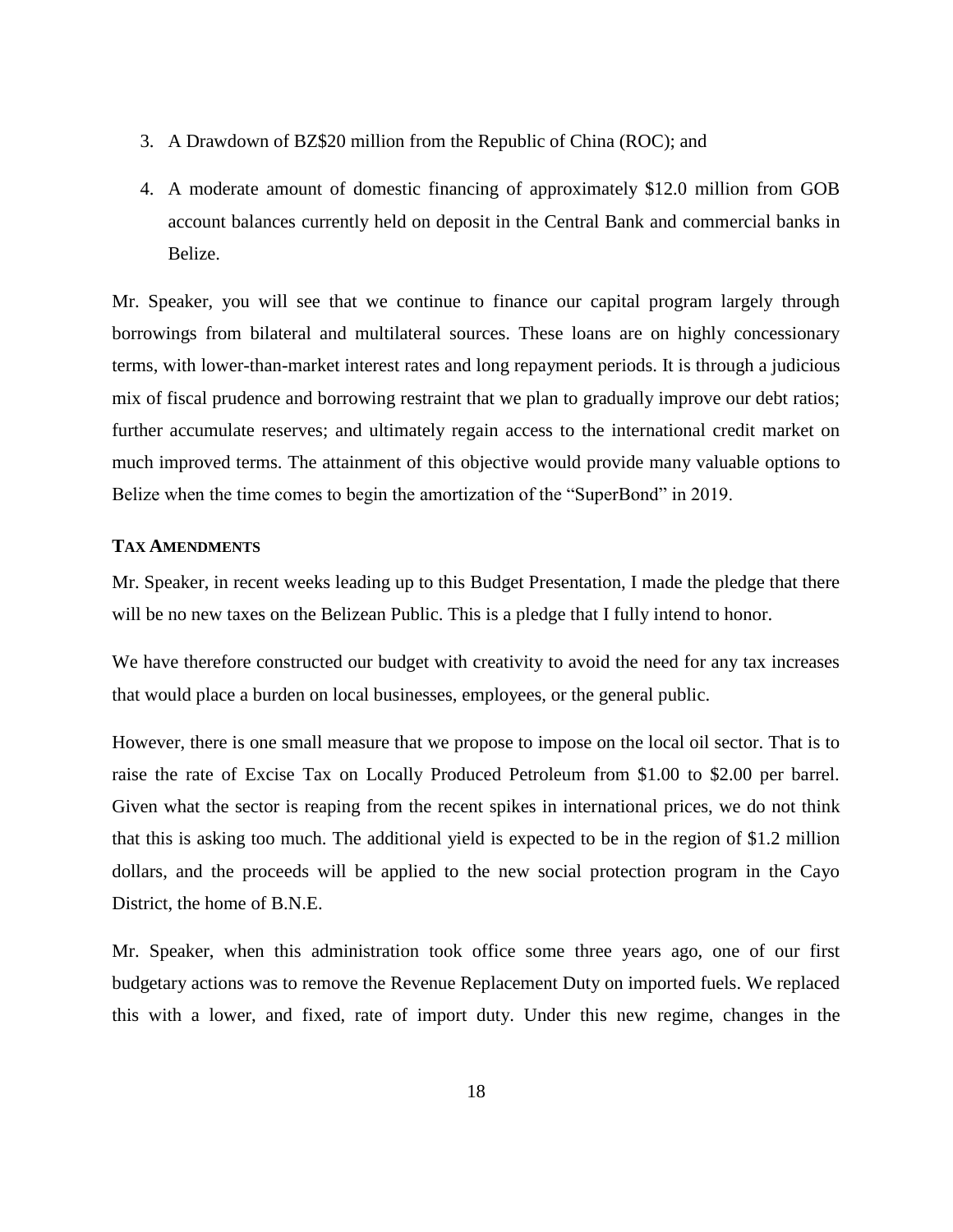acquisition costs were expected to pass through fully to the consumer with no price distortion arising from variability in government taxes.

However, with the recent huge jump in the world prices for fuel, there has been an unintended gain to Government through the GST. Because this is an ad valorem (or percentage) tax, the GST yield increases as a consequence of the spike in acquisitions costs.

Mr. Speaker, we will put an end to this.

Effective today, we will sign into law a Statutory Instrument that will zero-rate the GST on gasoline, illuminating kerosene and diesel. In its place, we will increase the Import Duty on gasoline and diesel by a fixed, specific-rate amount. This amount will not be what the GST take is currently, at over 100 US dollars a barrel; but what the GST take was when world oil prices were in the US\$85 per barrel range.

In effect Mr. Speaker, the Government will no longer gain (however slightly) from any rise in international oil prices. To repeat, we are in fact rolling back the effective tax a little by import duty substitution at a rate equivalent to the GST position that existed in the middle of last year, as opposed to the higher GST position that obtains now.

But we go further, Mr. Speaker. For we will not apply the make-up import duty to illuminating kerosene. This is mainly used by the poor and is currently import duty free. So we will now remove the GST from kerosene and replace it with nothing. Therefore, from here on out, illuminating kerosene will be free of both Import Duty and GST!

But we go further still. There is a shipment of fuel due today and the pump prices were to increase by about 1.20 BZ per gallon for gasoline and 1.00 Bz for kerosene and diesel. What government will do is, as I indicated, remove the GST. But for this shipment alone we will not impose the substitute import duty. We will therefore make a huge revenue sacrifice. But I caution that this is a one-time-only gesture. When the shipment after this arrives around the last week of March, it will be subject to the new import duty in lieu of GST. And recall that while this new regime will offer some relief by way of duties lower than the GST, we will not any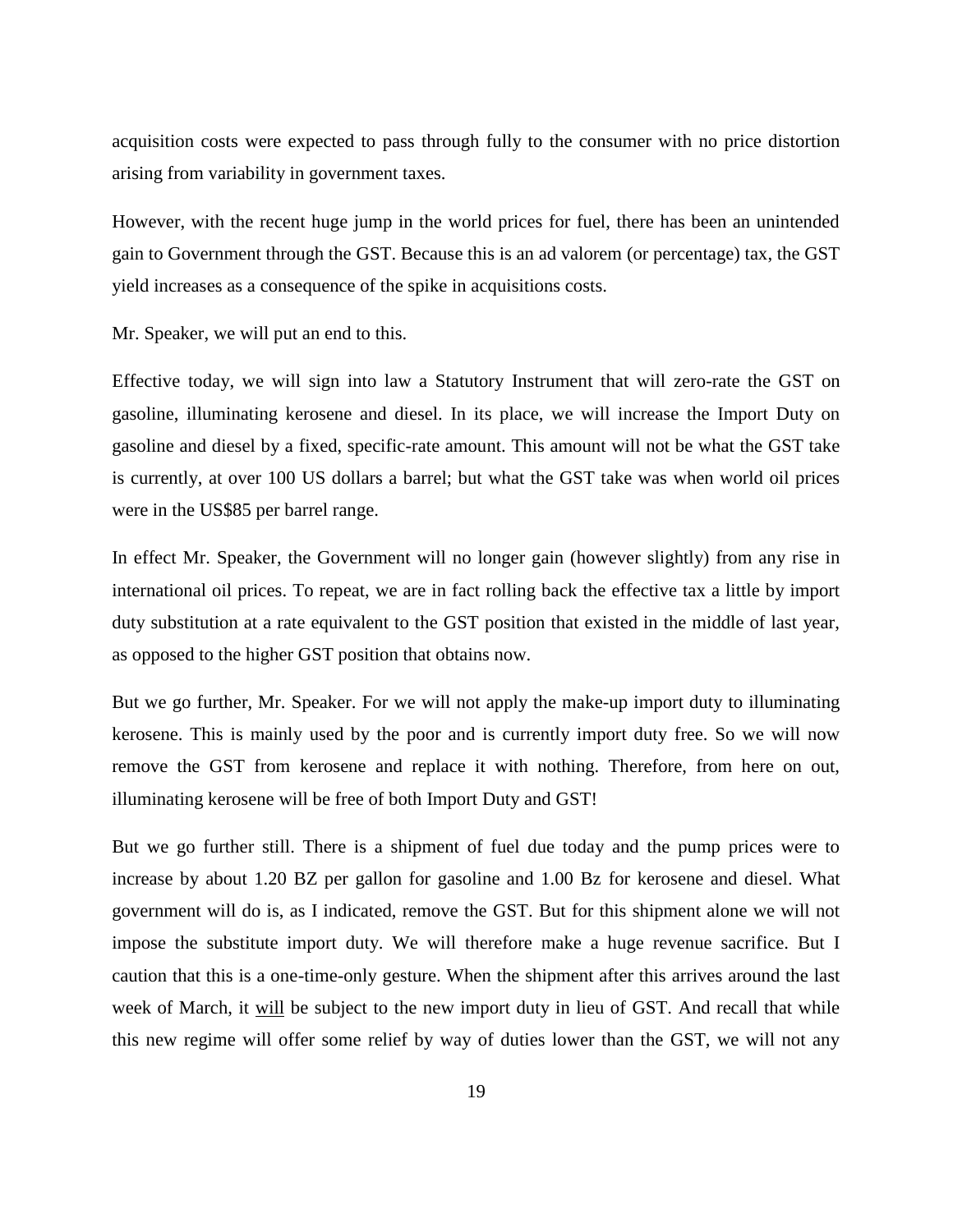longer be able to avoid some massive increases due to the spiralling international price that we can't control. Of course, we continue to hope that the acquisition costs will come back down and stabilize. But in the meantime, and by way of doing the very best we can, government absorbs for this shipment a loss of about 1 million dollars.

While not a tax measure per se, we are taking the opportunity of amending the Customs  $\&$ Excise Duty Act to provide for the new rates on certain items as agreed by Belize under the Economic Partnership Agreement (EPA) with the European Union, and under the Partial Scope Trade Agreement with Guatemala. This will make those imported items cheaper to the Belizean consumer.

Another amendment that we are introducing is in response to the changing realities of our time. After serving the Belize market for almost 80 years, the sole local manufacturer of cigarettes has advised that it will now have its cigarette brands manufactured by a global manufacturer through that manufacturer's operations in Trinidad and Tobago.

To facilitate this and also to comply with our obligations under the Treaty of Chaguaramas, we are proposing to lower the rate of Revenue Replacement Duty on cigarettes from CARICOM to a level that is slightly higher than the current rate of Excise Duty on the locally manufactured cigarettes.

Under this amendment, the revenue take for the Government will not be affected negatively, but in fact should see a marginally higher inflow.

### <span id="page-19-0"></span>**ESTIMATES OF REVENUE 2011/2012**

The Draft Estimates of Revenue and Grants are comprised of \$784.0 million in Recurrent Revenue, \$5.3 million in Capital Revenue and \$54.3 million in Grants.

Recurrent Revenue is made up of \$687.3 million in Tax Revenue and \$96.8 million in Non-Tax Revenue.

The rise of \$48.4 million in Recurrent Revenue over last year's outturn is attributed to the following: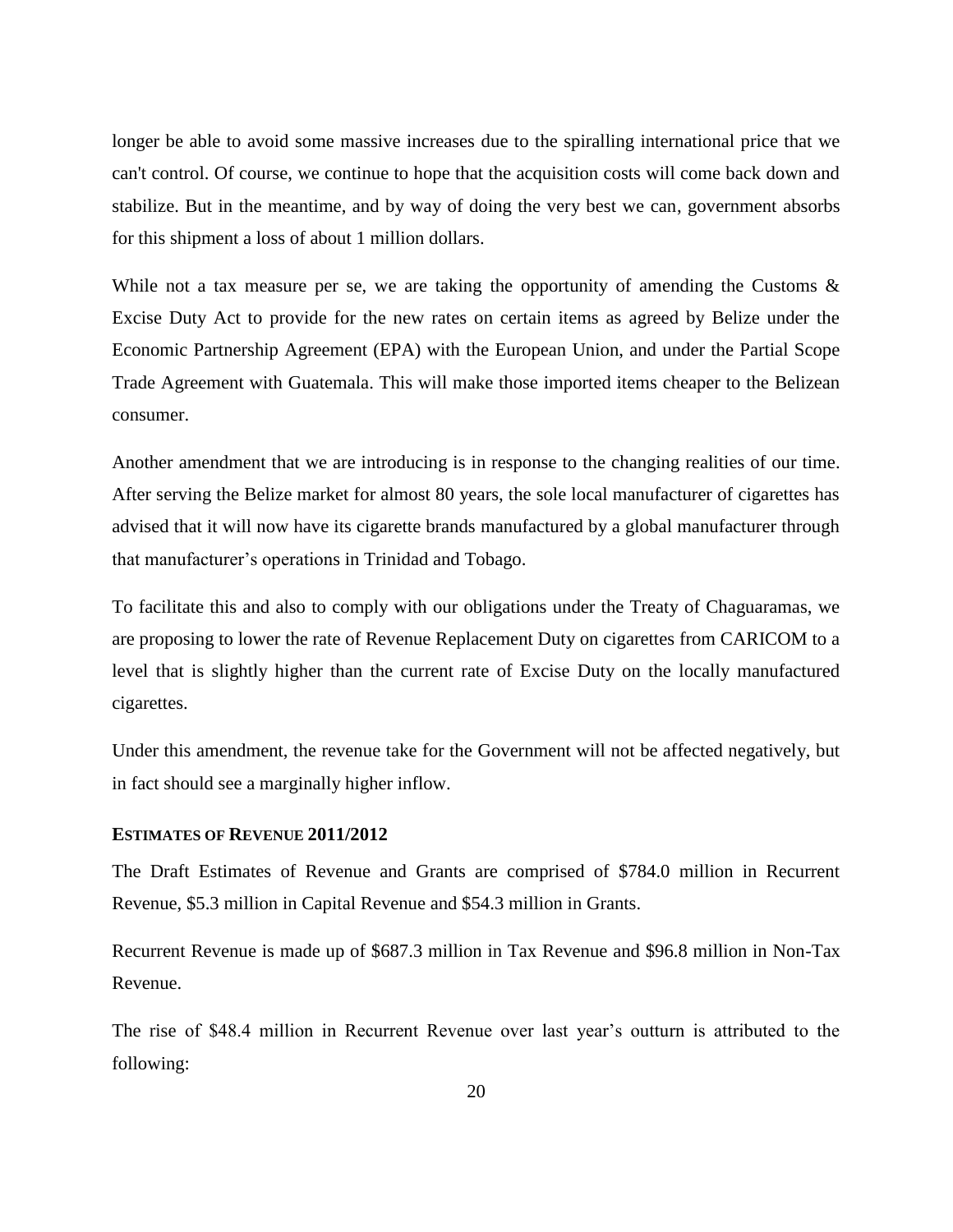- 1. A \$16.0 million rise in taxes on Income & Profits attributed to an estimated \$5.5 million increase in revenue from the petroleum sector (including an estimated \$2.0 million from the Petroleum Supplemental Tax); the expected collection of some \$3.5 million in arrears of withholding taxes from the telecommunications sector; and increased collections from continuing improvements in tax auditing and assessments;
- 2. A \$34.8 million rise in Import Duties reflecting both an increase in taxable imports and the shifting of consumption taxes to direct tax on fuel;
- 3. An increase of \$4.6 million from loan repayments to Government; and
- 4. A new inflow of \$1.2 million following an increase in Excise Tax on locally produced crude oil.

Capital Revenue is estimated to increase only modestly by \$1.1 million to \$5.3 million from the sale of crown land and disposal of unserviceable items.

Mr. Speaker, for the upcoming fiscal year, we are being greatly helped by new grant resources in the sum of U\$\$20.0 million under an economic program we have initiated with the Russian Federation. This is an exciting development, marking the start of an outreach to a country that

| <b>Summary of Revenue and Grants</b> |           |           |  |  |
|--------------------------------------|-----------|-----------|--|--|
| (Bz\$ million)                       |           |           |  |  |
|                                      | Projected | Draft     |  |  |
|                                      | Outturn   | Estimates |  |  |
|                                      | 2010/2011 | 2011/2012 |  |  |
| <b>Total Revenue and Grants</b>      | 752.6     | 843.6     |  |  |
| <b>Total Revenue</b>                 | 739.8     | 789.3     |  |  |
| <b>Current Revenue</b>               | 735.6     | 784.0     |  |  |
| <b>Tax Revenue</b>                   | 650.5     | 687.3     |  |  |
| <b>Taxes on Income &amp; Profits</b> | 240.8     | 256.7     |  |  |
| of which: Petroleum taxation         | 45.3      | 48.9      |  |  |
| <b>Taxes on Property</b>             | 5.3       | 5.5       |  |  |
| Taxes on Goods & Services            | 241.0     | 226.7     |  |  |
| International Trade & Transactions   | 163.5     | 198.3     |  |  |
| <b>Non-Tax Revenue</b>               | 85.1      | 96.8      |  |  |
| Property Income                      | 11.8      | 12.2      |  |  |
| Licenses                             | 12.2      | 13.6      |  |  |
| Royalties                            | 27.9      | 28.8      |  |  |
| of which: Petroleum royalties        | 15.8      | 16.4      |  |  |
| Other                                | 33.3      | 42.1      |  |  |
| <b>Capital Revenue</b>               | 4.1       | 5.3       |  |  |
| <b>Grants</b>                        | 12.8      | 54.3      |  |  |

has not traditionally been within our foreign policy contemplation. I have been invited, and plan to travel to Moscow in June, for discussions on ways to strengthen this fledgling framework for bilateral support.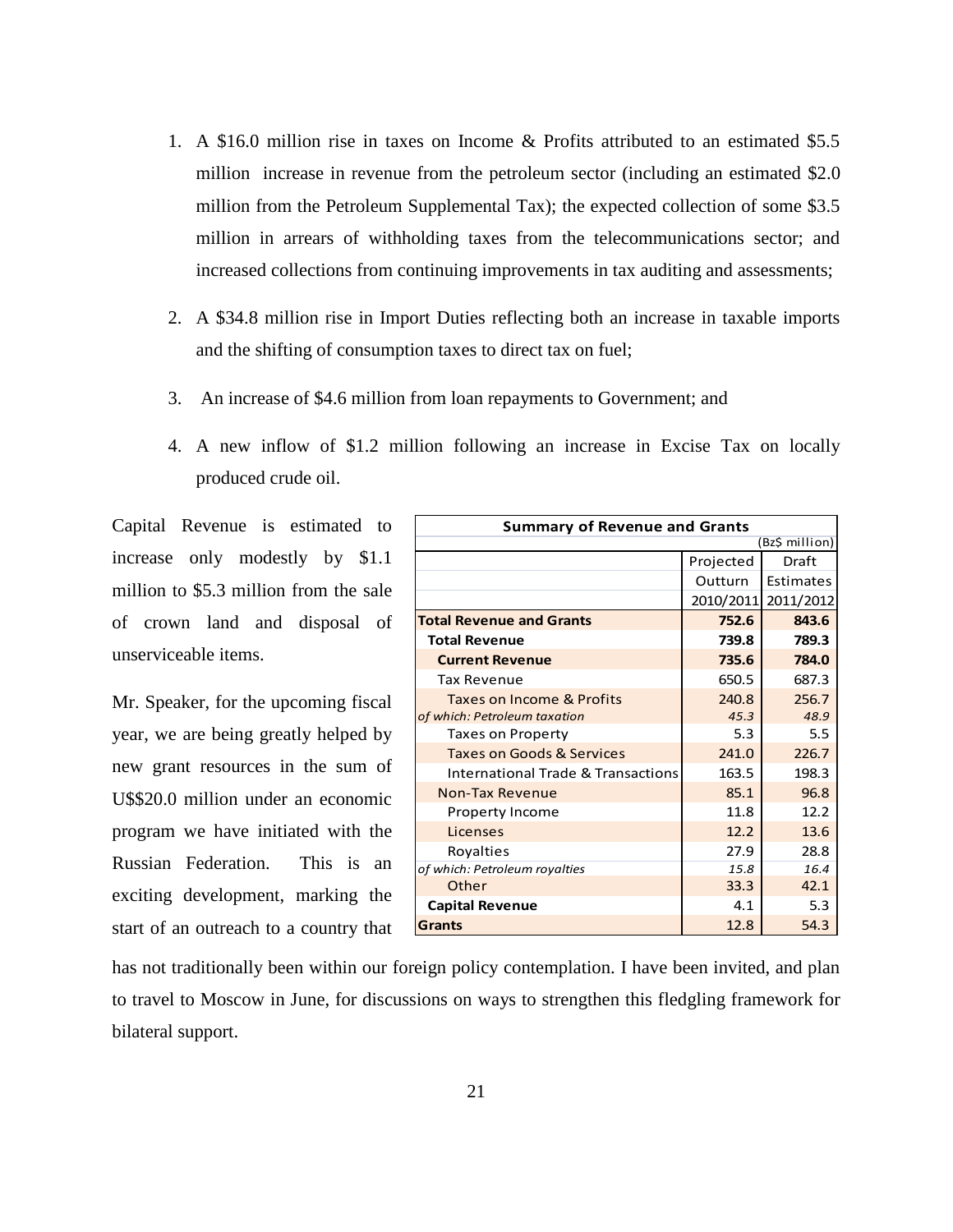Funds from this program will be used to support both our Capital II and Capital III Budgets, as well as to cover a portion of the Hurricane Richard rehabilitation expenses incurred in the current fiscal year. When added to the traditional sources of grant aid, mostly from the European Union and the Caribbean Development Bank, and to a number of small programs funded by various United Nations Agencies, we expect the Grant portion of the budget to increase to \$54.3 million in the upcoming year.

#### <span id="page-21-0"></span>**ESTIMATES OF RECURRENT EXPENDITURE 2011/2012**

The Draft Estimates of Recurrent Expenditure propose a total of \$729.6 million up from an outturn of \$700.4 million the year before. The proposed increase of \$29.2 million reflects the steady upward pressure on the wage bill due to annual salary increments, the filling of vital posts especially in the area of public safety, and the contracting of technical and executive staff.

The provision for Pension and Gratuities has also been increasing gradually, reaching \$48.9 million for the new fiscal year. We are in the process of undertaking a comprehensive review of the public and government pension systems through a technical cooperation grant from the IDB.

| <b>Summary of Expenditure</b>                |           |                |  |  |
|----------------------------------------------|-----------|----------------|--|--|
|                                              |           | (Bz\$ million) |  |  |
|                                              | Projected | Draft          |  |  |
|                                              | Outturn   | Estimates      |  |  |
|                                              | 2010/2011 | 2011/2012      |  |  |
| <b>Total Expenditure</b>                     | 821.8     | 890.0          |  |  |
| <b>Current Expenditure</b>                   | 700.4     | 729.6          |  |  |
| <b>Wages and salaries</b>                    | 279.9     | 300.4          |  |  |
| Pensions                                     | 46.9      | 48.9           |  |  |
| <b>Goods and services</b>                    | 160.4     | 167.9          |  |  |
| Subsidies & current transfers                | 94.8      | 100.3          |  |  |
| Interest payments & other charges            | 118.3     | 112.1          |  |  |
| <b>Capital Expenditure &amp; Net Lending</b> | 121.4     | 160.4          |  |  |
| Capital II                                   | 59.7      | 48.2           |  |  |
| Capital III                                  | 45.2      | 107.3          |  |  |
| <b>Net lending</b>                           | 16.5      | 5.0            |  |  |
| Amortization<br>(60.9)<br>(63.0)             |           |                |  |  |

Government is also proposing an allocation of \$167.9 million for Goods & Services and \$100.3 million for Subsidies & Current Transfers to cover essential materials and supplies for Health and Education; to meet grants to educational institutions; to pay for food and fuel for the Police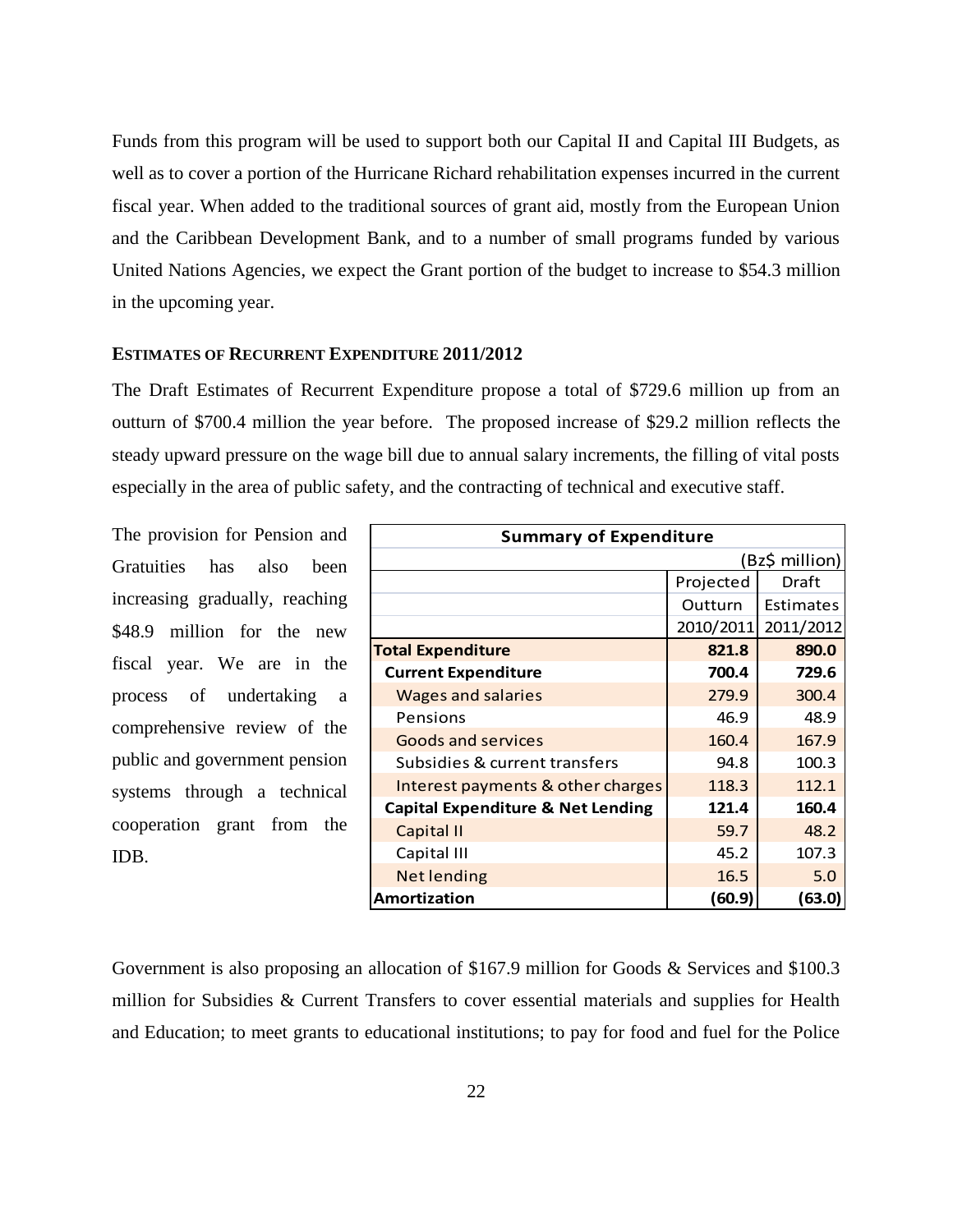Department and the Belize Defence Force and other Government departments; and to meet the cost of the ever-growing utilities bills, particularly the bills for street lighting.

In the Recurrent Budget, we are also proposing some \$112.1 million to meet interest payments on our debt obligations for the year. The amount required is slightly less than last year's estimate and reflects a slight lowering of interest rate on domestic debt instruments and overdraft facilities. Mr. Speaker, this is just a temporary respite, as in August 2012 the interest on the "Superbond" will reach 8.50%, and the Government will have to provide an additional \$28 million per annum to meet the interest on this single debt obligation.

Although not shown explicitly in the recurrent budget due to the GFS-format of the presentation, we have to provide an additional sum of \$63 million to meet debt amortization payments.

This represents a priority call on Government's resources. When added to the Overall Deficit of \$46.3 million, it results in an Overall

Financing Requirement of \$109.4 million.

#### <span id="page-22-0"></span>**ESTIMATES OF CAPITAL EXPENDITURE 2011/2012**

Mr. Speaker, Government is proposing to allocate some \$160.4 million to its capital program in the upcoming fiscal year. The locally funded Capital II Program is estimated at \$ 48.2 million while the externally funded Capital III Program will receive an allocation of \$107.3 million.

| Summary of Expenditure for FY 2010/2011      |                       |         |  |  |
|----------------------------------------------|-----------------------|---------|--|--|
| (Bz\$ million)                               |                       |         |  |  |
|                                              | Projected<br>Approved |         |  |  |
|                                              | Estimates             | Outturn |  |  |
| <b>Total Expenditure</b>                     | 876.3                 | 821.8   |  |  |
| <b>Current Expenditure</b>                   | 721.6                 | 700.4   |  |  |
| <b>Wages and salaries</b>                    | 291.2                 | 279.9   |  |  |
| Pensions                                     | 50.4                  | 46.9    |  |  |
| Goods and services                           | 168.3                 | 160.4   |  |  |
| Subsidies & current transfers                | 92.9                  | 94.8    |  |  |
| Interest payments & other charges            | 118.8                 | 118.3   |  |  |
| <b>Capital Expenditure &amp; Net Lending</b> | 154.7                 | 121.4   |  |  |
| Capital II                                   | 65.2                  | 59.7    |  |  |
| Capital III                                  | 83.0                  | 45.2    |  |  |
| <b>Net lending</b>                           | 6.5                   | 16.5    |  |  |
| Amortization                                 | 63.0                  | 60.9    |  |  |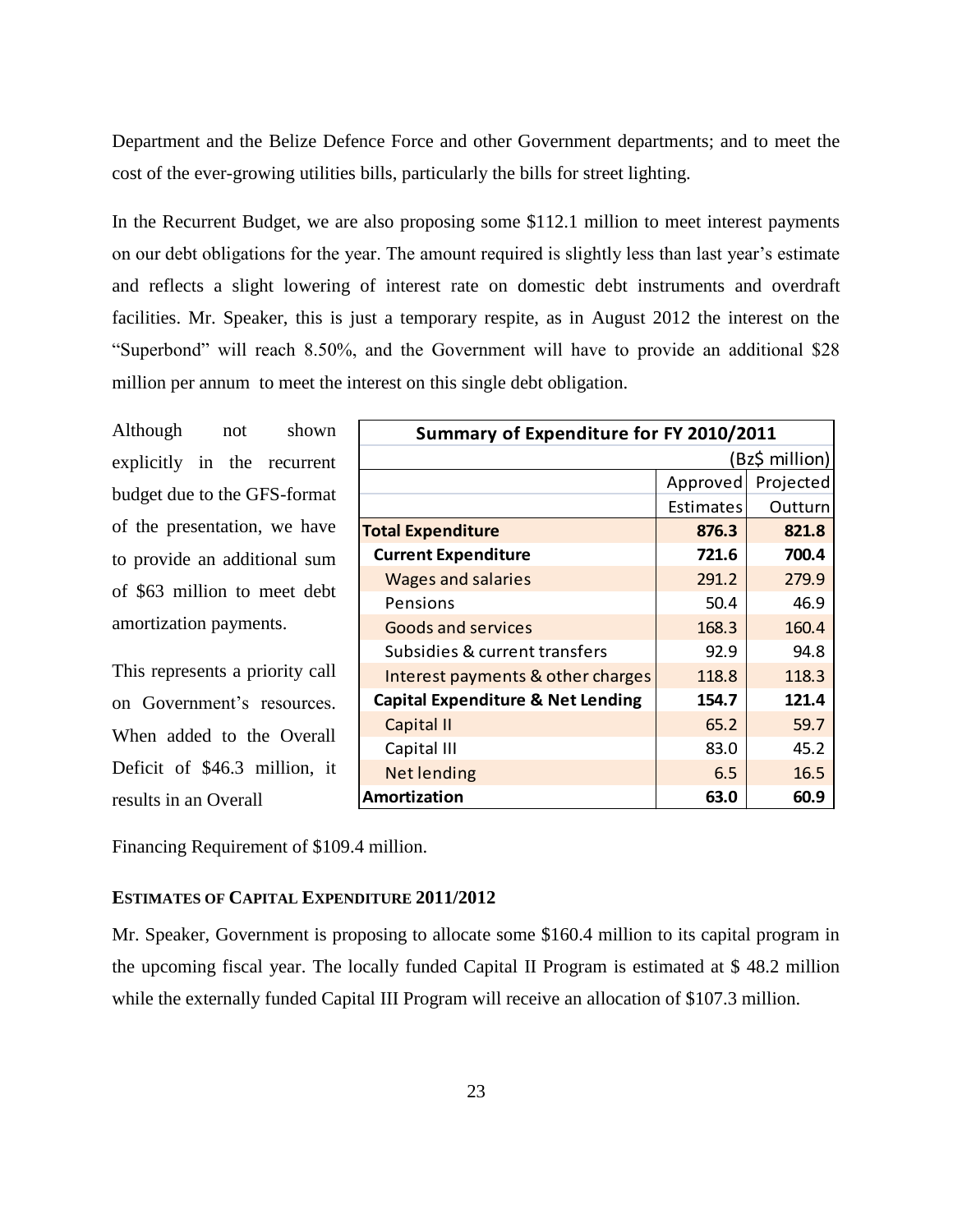The fairly substantial rise in the Capital III Program is as a result of the increase in secured financing of grant and loan resources. We expect that this will result in an acceleration of ongoing projects as well as the commencement of several major new projects. To move the process along, we have established a number of project steering committees to monitor and support the various project execution units in the implementation ministries. We will also give heightened priority to providing the required local counterpart resources in a timely manner.

In the Capital II and Capital III Programs, it bears repeating that we have set aside over \$15.0 million in programs aimed at providing direct assistance to the poor and to the socially marginalized. To highlight them again, they include \$4.0 million for the Conditional Cash Transfer Program; \$2.4 million for Food Pantry Programs in Belize City and in the Cayo District; \$5.0 million to support Child Care Initiatives particularly in the Northern, Southern and Belize Districts; and \$4.4 million for countrywide Home Improvements and Home Repair for low income families.

Also in the Capital III [externally funded] program, provisions are being made for the commencement of several new Projects and Programs funded as follows:

- 1. \$3.0 million from the CDB to commence work on a new Macal River Crossing;
- 2. \$3.0 million from the Russian Federation Grant for Rural Electrification;
- 3. \$9.0 million from the OPEC and the Kuwait Fund for the Big Falls to Guatemala Border Road;
- 4. \$5.0 million from CABEI for the Border Crossing facilities at Santa Elena, Corozal;
- 5. \$3.0 million from the Russian Federation Grant for Agricultural Support to small farmers (including citrus, papaya, and cashew farmers); and
- 6. \$4.0 million from OPEC for Phase 11 of the Southside Poverty Alleviation Programme

A token provision is also being made for three new programs that have been approved by the IDB, and which are expected to commence later in the upcoming fiscal year. These include the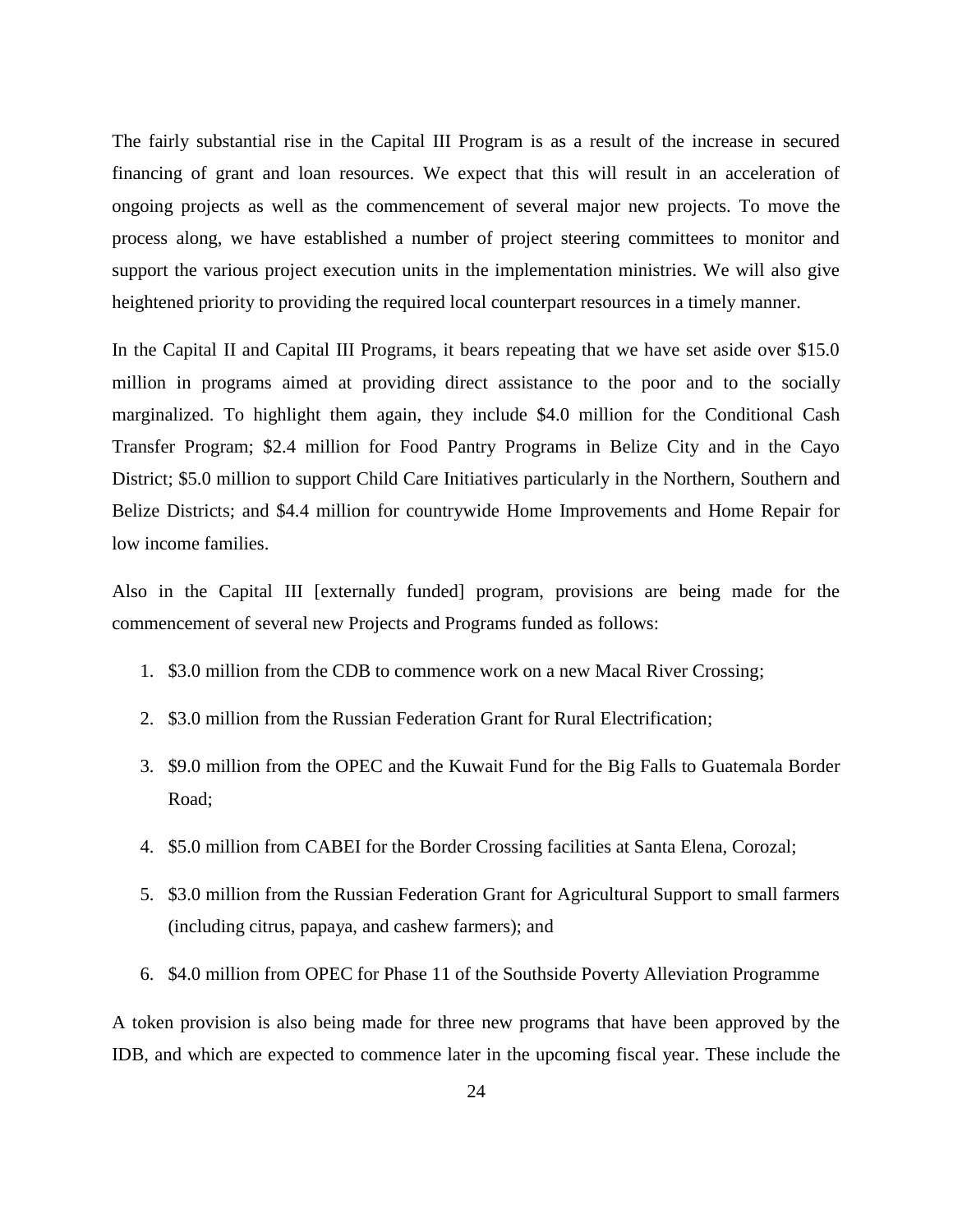Community Action for Public Safety; a Water and Sanitation Project for the Placencia Peninsula, and a new Belize City Flood Mitigation Project.

In addition to these new Projects, we remind of the continued implementation of the following priority projects currently underway:

- 1. \$5.0 million for the World Bank funded Municipal Development Project;
- 2. \$5.0 million from the CDB for the Kendal and Mullins River Bridges;
- 3. \$5.0 million this year from the EU for the Sugar Support Programme;
- 4. \$5.2 million from the IDB and OFID Fund for the Solid Waste Management Project;
- 5. \$5.1 million from the IDB for the Sustainable Tourism Project; and
- <span id="page-24-0"></span>6. \$8.5 million from CDB for the BNTF and the Social Investment Fund Programmes.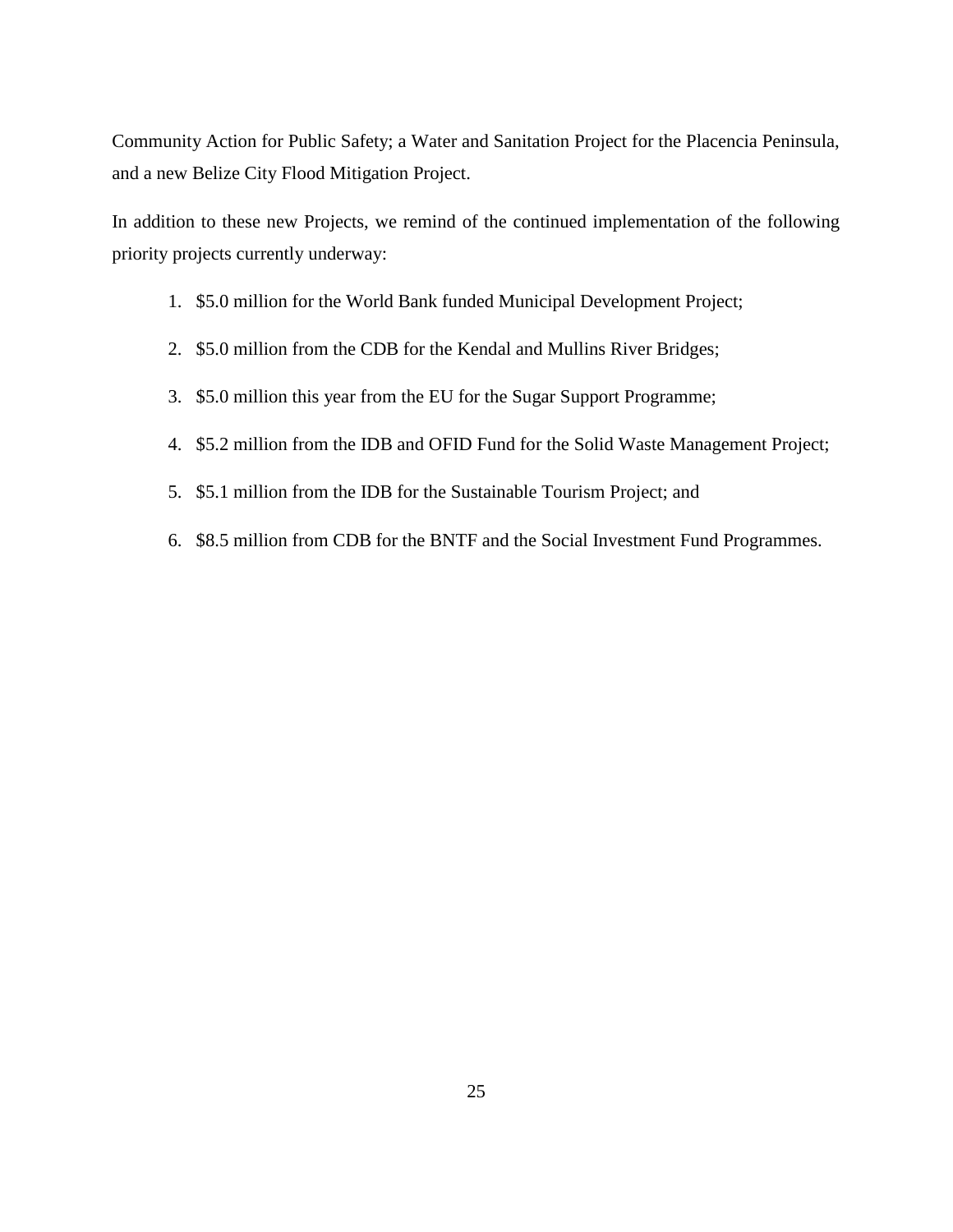## **MEDIUM TERM FISCAL STRATEGY – 2011 - 2014**

#### <span id="page-25-0"></span>**REFORM OF THE PUBLIC FINANCIAL MANAGEMENT**

<span id="page-25-1"></span>Mr. Speaker, in furtherance of my Government's commitment to transparency in our public financial management and procurement systems, both the House of Representatives and the Senate passed into law in October last year the *Fiscal Transparency and Responsibility Regulations, Statutory Instrument No. 95 of 2010.* This SI, which comes into effect 1<sup>st</sup> April 2012, requires the Minister of Finance to present several reports to Parliament, including a Fiscal Strategy Statement explaining the fiscal strategy of the Government.

Mr. Speaker, we have been busy this year building capacity across ministries and departments in preparation for the coming into effect of the SI. With the help of the IDB, we completed the review and analysis of the legislative framework governing the Auditor General's Office. Additionally, the staff of that Office received training in value- for- money auditing. The staff of the Revenue Departments, Ministries of Finance and Economic Development, and the Central Bank, updated and strengthened their forecasting skills in the context of the preparation of a Medium Term Fiscal Framework for Belize and the drafting of the first Fiscal Strategy. CEOs participated in a seminar designed to raise awareness of the fiscal challenges ahead and the need for policy action. The review and assessment of our procurement practices was completed by a team of local consultants, and the Action Plan to modernize Belize's public procurement system was defined and finalized. The institutional framework for public investment management was also reviewed and an action plan to enhance that framework was agreed. In addition, last year we amended the Finance & Audit (Reform) Act to provide sanctions for violations of the provisions of the Act; to enhance transparency in the tendering process for Government procurement and sales contracts; to enlarge the regulation-making power of the Minister of Finance; and to restore the Financial Orders and Stores Orders to their original status of subsidiary legislation.

With the assistance of the IDB, work will continue this year on the modernization of Belize's public financial management system, on public procurement, on public investment management, and on government internal audit and control. This work will contribute to improved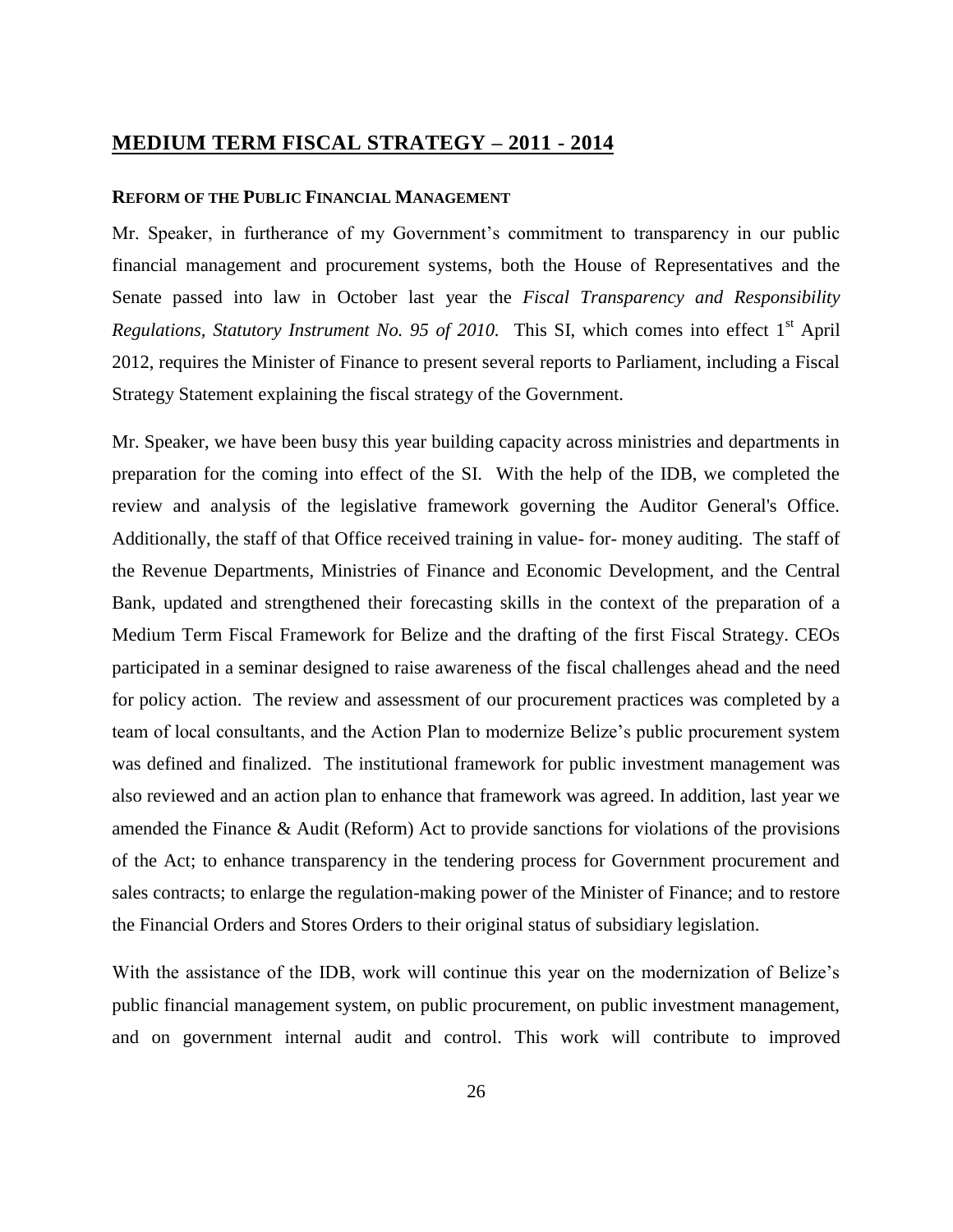transparency, accountability, and fiscal prudence, goals that continue to be watchwords of the Current Administration.

#### **MEDIUM TERM FISCAL FRAMEWORK**

Mr. Speaker, as you know, the economy of Belize is challenged by less than optimum growth and high levels of public debt. My Government intends to confront these challenges with a fiscal strategy that tries to contain public spending and promote private sector growth. The draft budget for fiscal year 2011-2012 includes for the second year a multi-year budget, which has been fashioned within a framework that includes an internally consistent set of macroeconomic projections and assumptions on key economic variables in the real, financial, and external sectors. The multi-year budget is for the next three years; namely, 2011/12, 2012/13 and 2013/14. This Honorable House is being asked to agree the budget for the first year only as the second and third years are indicative budgets, indicative of expected revenue and expenditure in line with Government's fiscal strategy.

Mr. Speaker, I will highlight three areas of concern that this multi-year exercise has disclosed.

The first is the need to strengthen revenue flows. But we are convinced this can be done by improved collection and broadening the tax base rather than by increases in the rates.

The second observation is with regard to the rising trend in debt service payments, which is clearly visible in the medium term budget presentation. Debt service payments will escalate from \$175.1 million in fiscal year 2011/2012 to \$205 million in fiscal year 2013/14. This is because of the jumps in the interest rates being paid on the Super Bond from 4 1/4 to 6 percent in 2010, and further to 8 ½ percent in 2012. In the current global context, these are extortionate rates. However, debt service will rise still more in 2019, when repayments of \$110 million per year become due.

Mr. Speaker, the current level of debt retards the confidence that is necessary for private investment, both domestic and international, and growth. As everyone is aware, the debt challenge that we face is due to a series of ruinous policy decisions at the beginning of the last decade, which trebled the debt ratio within five years. Terribly expensive borrowed funds were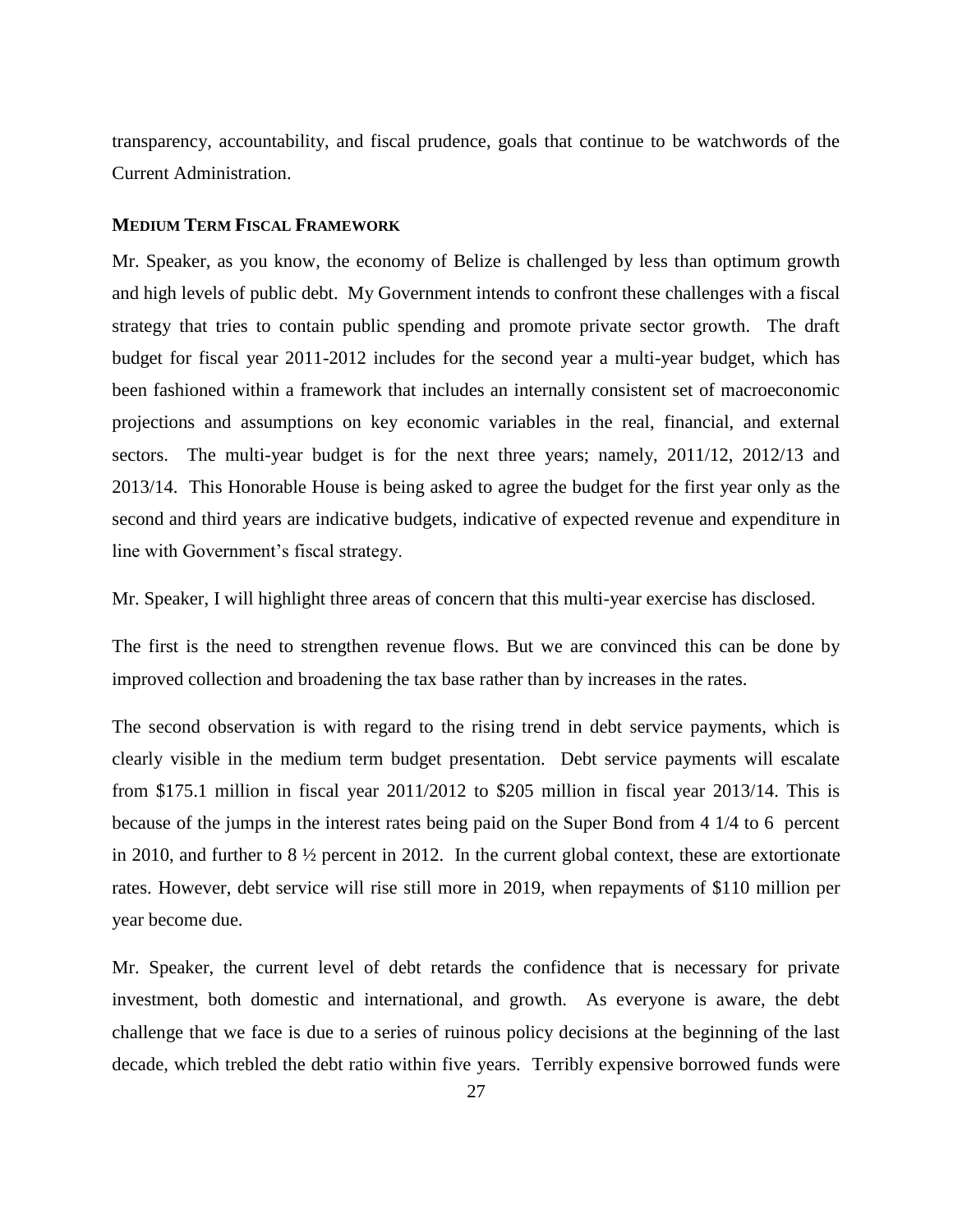used to boost capital spending (on white elephant projects) from 5 to 15 percent of GDP. This resulted in the widening of the deficit to over 10 percent of GDP. The past Administration also took over the debt of the then bankrupt Development Finance Corporation and participated in several transactions in public assets (privatizations and nationalizations) at unfavorable prices. This led to valuation losses and further increased Government debt. Altogether, public debt surged from 35 to 90 percent of GDP between 2000 and 2005, with the accompanying travails that have us in such repayment straits now.

My third observation is with regard to the level of capital spending. This is especially critical but must never be wasteful or corrupt, as in the past. My Government continues to hold fast to the belief that capital spending, especially on infrastructure, is essential to stimulate the economy and ensure growth. Accordingly, it should indeed never fall below 5 percent of GDP. But it must always be efficiently allocated to priority projects that address national needs and have nothing to do with featherbedding or cronyism.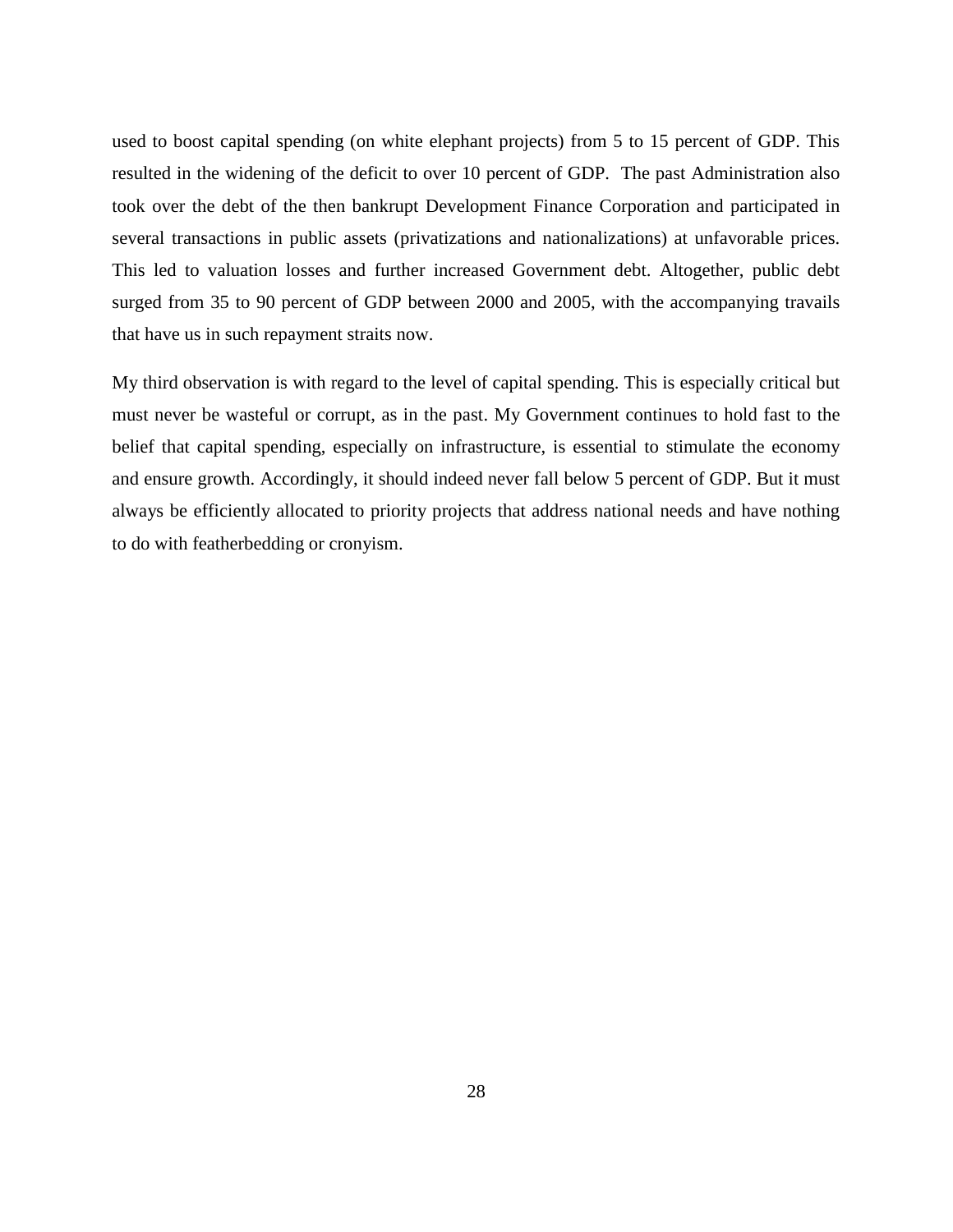### <span id="page-28-0"></span>**MONETARY POLICY REFORM**

<span id="page-28-1"></span>In the course of the current year, the Central Bank of Belize in collaboration with the Ministry of Finance, took several steps toward the development of a framework that would enable the Central Bank to execute monetary policy using a more market based approach.

Following the amendments to the Treasury Bills and the Central Bank Act last April, the Central Bank purchased some \$65 million in new Treasury Notes and a further \$75 million in Treasury Bills. The Treasury Notes were of varying terms and interest rates and effectively lengthened the overall maturity structure of the current stock of Government securities and also provided for the development of a yield curve for these types of Government debt instruments.

The proceeds from the sale of these securities were used to effect a substantial reduction in the Government's overdraft with the Central Bank. At the same time, the increase in securities provided the Central Bank with additional holdings of instruments to enable the Bank to address the current high liquidity position of the domestic banks.

On  $1<sup>st</sup>$  May, 2010, the Central Bank instituted a new securities requirement as part of the domestic banks liquid asset reserve requirement. This mandated the domestic banks to hold certain ratios of T-Bills and T-Notes, as part of their liquid assets reserve requirements. By December 2010, the domestic banks were holding \$149.0 million in T-Bills, well above the required levels.

In another move to further reduce the cost of funds for commercial banks and to provide more latitude for lowering of interest rates, the Central Bank decreased the minimum interest rate on saving deposits from 4.5% to 3.5% on  $1<sup>st</sup>$  November 2010. It is expected that there may be a lag before the effect of this action is felt through the banking system; but that there will be a gradual decline in the weighted average lending rate in the months ahead. If that doesn't happen, I say again that this massaging of the system would have to be replaced by more direct action.

Also in the course of the year, the Central Bank continued with the preparation of a project to upgrade the domestic payments system to increase efficiency and reduce risk, while at the same time providing a facility through which the commercial banks can better manage their cash reserve positions. Funding for a feasibility and design study in this regard, has been pledged by the World Bank.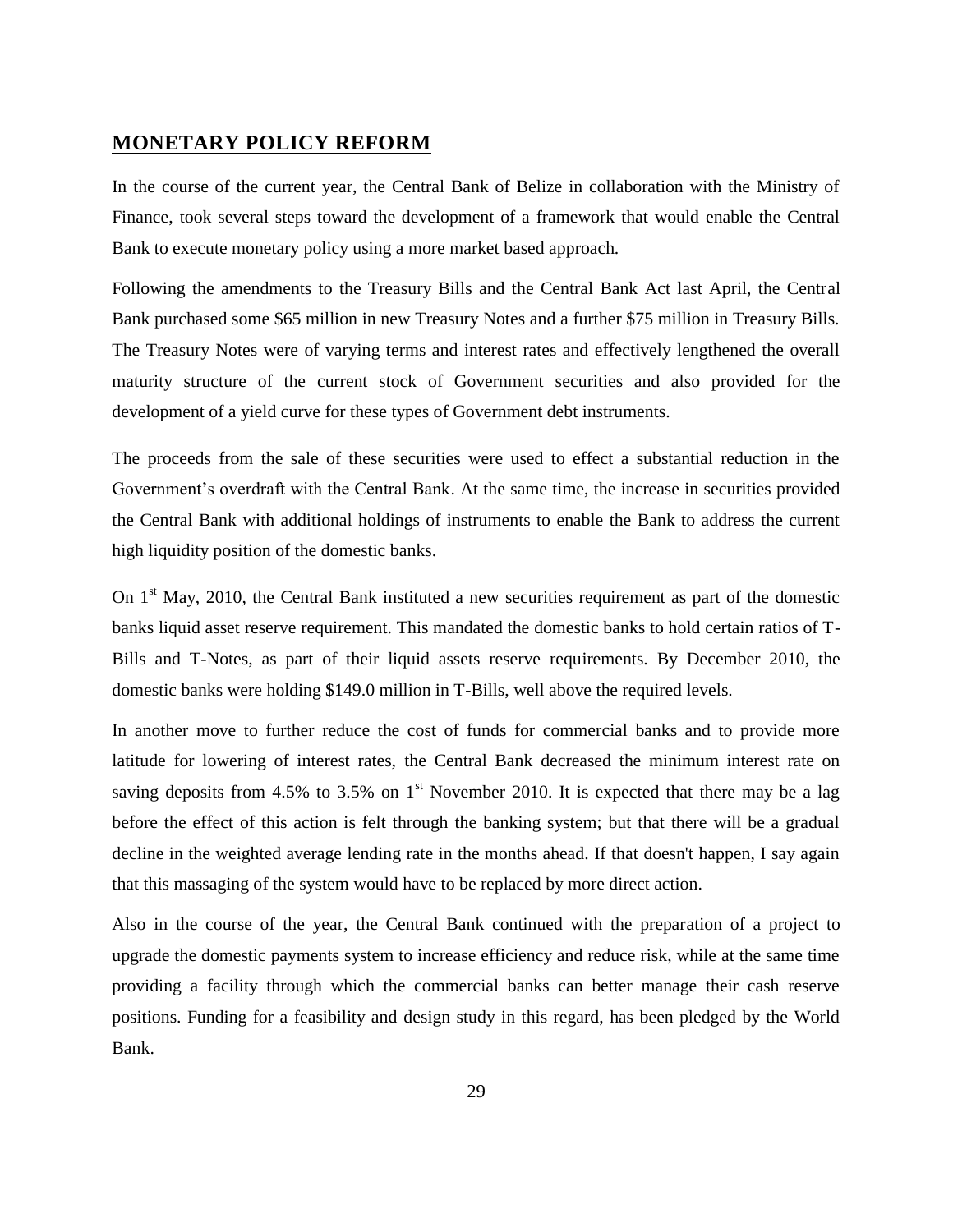## **CONCLUSION**

In concluding, Mr. Speaker, I observe that this presentation has been as economical as I could have made it. But there has been no need to buttress the facts, gild the lily. For this is a good Budget, Mr. Speaker, positioning us on the recovery path and hastening the pace of development and equity. Still, there are those that will come in thirteen days time to assassinate truth and eviscerate principle. Well let them do their worst, Mr. Speaker. They can never prevail. For this Budget is anchored in, and vindicated by, my belief in the Belizean nation: in the flash and splendour of our talent; in our capacity for hard work; in our creativity and adaptability; in the fundamental soundness of our economy. I believe, above all, in the fullness of our compassion, the fastness of our safety net, the oneness of our people.

Mr. Speaker, what a difference a year makes! Inspired by the return to growth and the credo I have just set out, this government now confidently takes the Belizean agenda forward. We have turned things around and once more are free to fly. So, Mr. Speaker, it is onward and upward: to consolidation, to expansion and to that great triumph which we have always known to be the inevitable destiny of our beloved Belize.

I thank you.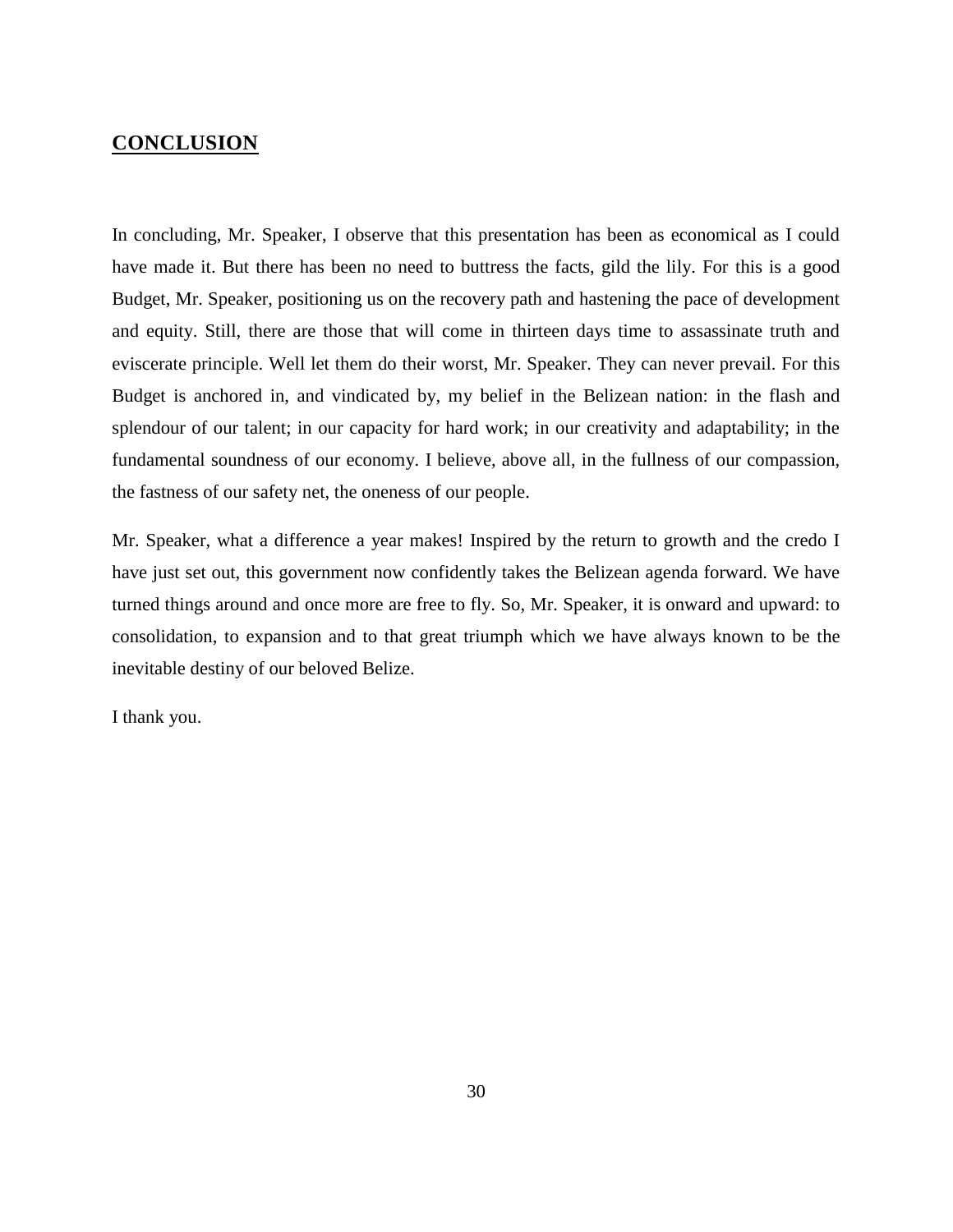#### **ANNEX 1: Economics Indicators**

|                                                     | 2006    | 2007    | 2008    | 2009    | 2010 <sup>P</sup> |
|-----------------------------------------------------|---------|---------|---------|---------|-------------------|
| POPULATION AND EMPLOYMENT                           |         |         |         |         |                   |
| Population (Thousands)                              | 299.8   | 309.8   | 322.1   | 333.2   | 345.0             |
| Employed Labour Force (Thousands)                   | 102.2   | 111.8   | 114.5   | 120.5   | 125.0             |
| Unemployment Rate at April (%)                      | 9.4%    | 8.5%    | 8.2%    | 13.1%   |                   |
| <b>INCOME</b>                                       |         |         |         |         |                   |
| GDP at Current Market Prices (\$mn)                 | 2,426.2 | 2,563.0 | 2,727.0 | 2,698.0 | 2,790.0           |
| Per Capita GDP (\$, Current Mkt. Prices)            | 8,093.6 | 8,274.1 | 8,466.3 | 8,097.2 | 8,087.0           |
| Real GDP Growth (%)                                 | 4.7%    | 1.2%    | 3.6%    | 0.0%    | 2.4%              |
| <b>TOURISM ARRIVALS</b>                             |         |         |         |         |                   |
| Stay-over Visitors (Thousands)                      | 237.8   | 241.6   | 234.7   | 221.7   | 224.7             |
| Cruise Ship Passenger (Thousands)                   | 590.3   | 560.5   | 537.6   | 634.7   | 688.2             |
| <b>MONEY AND PRICES (\$mn)</b>                      |         |         |         |         |                   |
| Inflation (Annual average percentage change)        | 4.2%    | 2.3%    | 6.4%    | $-1.1%$ | 0.9%              |
| Currency and Demand deposits (M1)                   | 617.8   | 704.4   | 706.2   | 713.3   | 707.9             |
| Quasi-Money (Savings and Time deposits)             | 887.1   | 1,031.7 | 1,260.4 | 1,379.9 | 1,382.9           |
| Money Supply (M2)                                   | 1,504.9 | 1,736.1 | 1,966.6 | 2,093.2 | 2,090.8           |
| Ratio of M2 to GDP (%)                              | 62.0%   | 67.7%   | 72.1%   | 77.6%   | 74.9%             |
| <b>Excess Statutory Liquidity</b>                   | 64.3    | 58.5    | 84.0    | 105.0   | 160.1             |
| <b>Excess Cash Liquidity</b>                        | 15.2    | 8.7     | 15.1    | 40.0    | 60.5              |
| CREDIT (\$mn)                                       |         |         |         |         |                   |
| <b>Commercial Bank Loans and Advances</b>           | 1,390.5 | 1,599.6 | 1,742.4 | 1,805.4 | 1,762.0           |
| <b>Public Sector</b>                                | 48.6    | 40.0    | 17.8    | 7.1     | 5.7               |
| <b>Private Sector</b>                               | 1,342.8 | 1,559.6 | 1,724.6 | 1,798.3 | 1,756.3           |
| <b>INTEREST RATE (%)</b>                            |         |         |         |         |                   |
| Weighted Average Lending Rate                       | 14.2%   | 14.3%   | 14.1%   | 14.0%   | 13.8%             |
| Weighted Average Deposit Rate                       | 5.8%    | 6.0%    | 6.4%    | 6.1%    | 5.6%              |
| Weighted Average Interest Rate Spread               | 8.5%    | 8.3%    | 7.8%    | 7.9%    | 8.2%              |
| <b>BALANCE OF PAYMENTS (US \$mn)</b>                |         |         |         |         |                   |
| Merchandise Exports (f.o.b.) <sup>1</sup>           | 427.1   | 425.6   | 480.1   | 382.1   | 481.9             |
| Merchandise Imports (f.o.b.)                        | 611.9   | 642.0   | 788.2   | 620.5   | 615.7             |
| <b>Trade Balance</b>                                | (184.8) | (216.5) | (308.1) | (238.4) | (133.8)           |
| Remittances (Inflows)                               | 57.8    | 70.8    | 74.1    | 76.2    | 74.5              |
| Tourism (inflows)                                   | 254.7   | 288.7   | 278.5   | 256.2   | 262.6             |
| Services (Net)                                      | 210.7   | 229.9   | 216.9   | 182.6   | 203.4             |
| <b>Current Account Balance</b>                      | (25.4)  | (52.1)  | (132.4) | (84.6)  | (5.3)             |
| Capital and Financial Flows                         | 83.2    | 123.7   | 235.7   | 135.5   | 13.6              |
| Gross Change in Official International Reserves     | 49.8    | 22.9    | 57.9    | 47.3    | 4.3               |
| Gross Official International Reserves <sup>2</sup>  | 85.6    | 108.5   | 166.4   | 213.7   | 218.0             |
| Import Cover of Reserves (in months)                | 1.8     | 2.3     | 2.8     | 4.2     | 4.8               |
| <b>PUBLIC SECTOR DEBT</b>                           |         |         |         |         |                   |
| Disbursed Outstanding External Debt (US \$mn)       | 985.7   | 972.5   | 956.6   | 1,015.6 | 1,009.1           |
| Ratio of Outstanding Debt to GDP at Mkt. Prices (%) | 81.3%   | 75.9%   | 70.2%   | 75.3%   | 72.3%             |
| External Debt Service Payments (US \$mn)            | 134.3   | 133.4   | 96.9    | 81.3    | 76.1              |
| External Debt Service Ratio (%) <sup>3</sup>        | 17.0%   | 16.2%   | 11.2%   | 11.3%   | 10.5%             |
| Disbursed Outstanding Domestic Debt (\$ mn)         | 299.9   | 321.9   | 332.8   | 320.2   | 367.8             |
| Domestic Debt Service Payments (\$ mn)              | 27.5    | 30.4    | 47.7    | 39.1    | 40.1              |

Sources: Ministry of Finance, Statistical Institute of Belize, and Central Bank of Belize P = Provisional

(1) Includes CFZ gross sales

(2) Starting in 2005 these numbers have been revised to reflect only usuable reserves as defined by BPM5.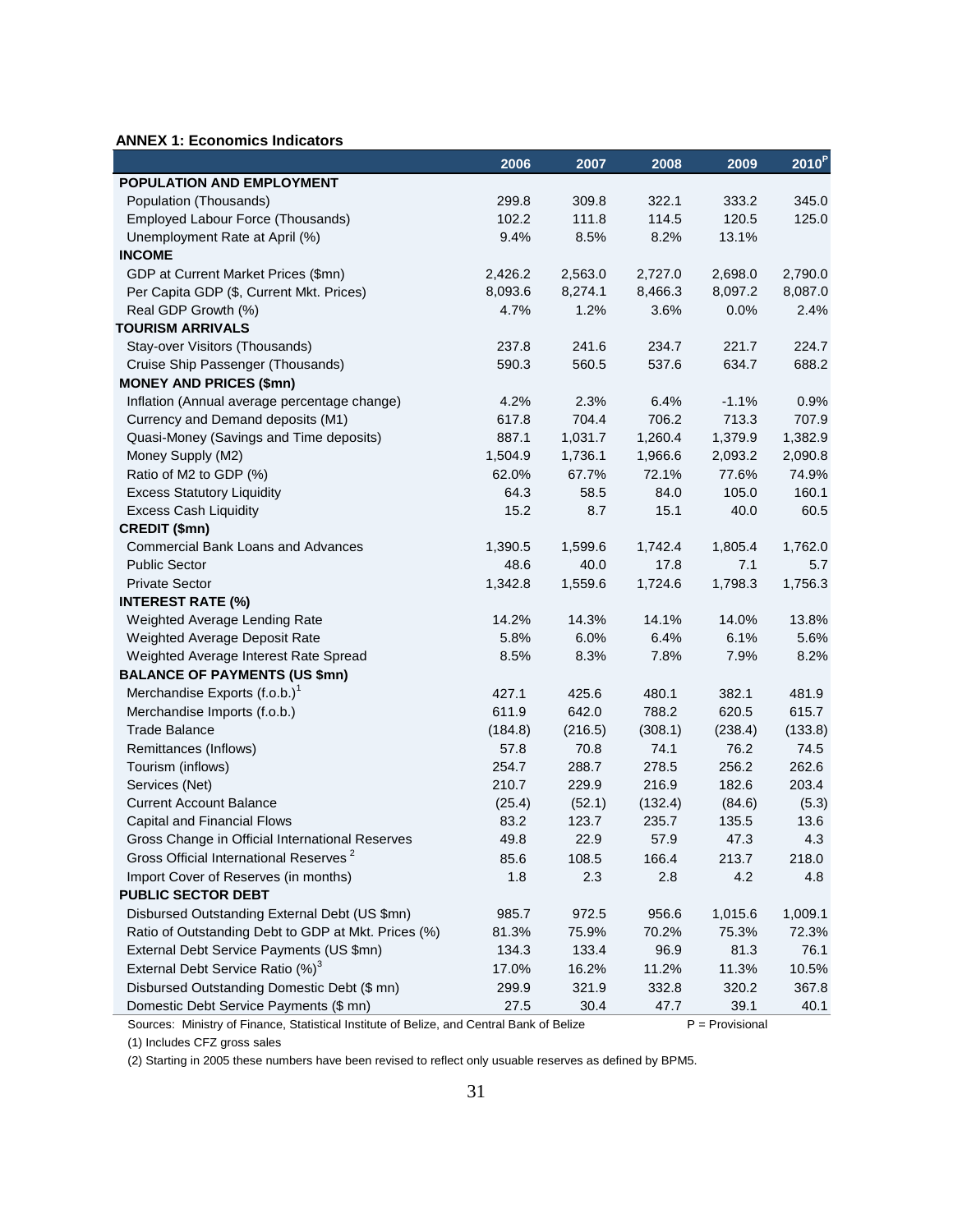| ANNEX 2: Central Government's Propsed Budget FY 2011/12 and Multi-Year Forecasts                        |         |                                  |           |          |                       |            |
|---------------------------------------------------------------------------------------------------------|---------|----------------------------------|-----------|----------|-----------------------|------------|
|                                                                                                         | Outturn | <b>Budget</b>                    | Projected | Proposed | Forecast              | Forecast   |
| (\$ million)                                                                                            |         | FY 2009/10 FY 2010/11 FY 2010/11 |           |          | FY 2011/12 FY 2012/13 | FY 2013/14 |
| <b>TOTAL REVENUE &amp; GRANTS</b>                                                                       | 735.7   | 811.6                            | 752.6     | 843.6    | 850.8                 | 890.3      |
| <b>Recurrent Revenue</b>                                                                                | 697.3   | 784.3                            | 735.6     | 784.0    | 830.6                 | 869.5      |
| Taxes on income & profits                                                                               | 213.5   | 247.5                            | 240.8     | 256.7    | 289.8                 | 312.5      |
| of which: Petroleum Taxes                                                                               | 27.5    | 31.6                             | 45.3      | 46.9     | 48.5                  | 52.8       |
| Taxes on goods & services                                                                               | 220.6   | 273.1                            | 241.0     | 226.7    | 232.4                 | 239.4      |
| of which: GST (net)                                                                                     | 157.5   | 207.0                            | 187.8     | 170.5    | 175.7                 | 180.9      |
| Taxes on International Trade                                                                            | 165.3   | 175.8                            | 163.5     | 198.3    | 204.3                 | 210.4      |
| of which: Import Duties                                                                                 | 129.8   | 133.5                            | 125.9     | 158.8    | 163.6                 | 168.5      |
| Other tax revenue                                                                                       | 5.3     | 7.0                              | 5.3       | 5.5      | 5.6                   | 5.8        |
| Non-Tax revenue                                                                                         | 92.6    | 80.8                             | 85.1      | 96.8     | 98.5                  | 101.5      |
| of which: Petroleum Royalties                                                                           | 12.3    | 18.0                             | 15.8      | 16.4     | 16.9                  | 17.4       |
| <b>Capital revenue</b>                                                                                  | 4.8     | 4.8                              | 4.1       | 5.3      | 5.4                   | 5.6        |
| Grants                                                                                                  | 33.7    | 22.5                             | 12.8      | 54.3     | 14.7                  | 15.2       |
| <b>TOTAL EXPENDITURE</b>                                                                                | 768.5   | 876.3                            | 821.8     | 890.0    | 927.2                 | 965.9      |
| Recurrent Expenditure <sup>(1)</sup>                                                                    | 668.9   | 721.6                            | 700.4     | 729.6    | 763.5                 | 799.0      |
| Ministry of Education & Youth                                                                           | 176.2   | 189.3                            | 183.6     | 191.9    | 201.5                 | 211.6      |
| Ministry of Agriculture & Fisheries                                                                     | 10.2    | 10.2                             | 9.9       | 11.2     | 11.7                  | 12.3       |
| Ministry of Human Development                                                                           | 8.7     | 9.5                              | 9.0       | 9.9      | 10.4                  | 10.9       |
| Ministry of Works                                                                                       | 8.7     | 8.8                              | 8.7       | 9.2      | 9.7                   | 10.2       |
| <b>Other Ministries</b>                                                                                 | 465.1   | 503.8                            | 489.2     | 507.3    | 530.2                 | 554.0      |
| of which: Interest Payments                                                                             | 97.2    | 118.8                            | 118.3     | 112.1    | 132.7                 | 139.3      |
| Capital Expenditure <sup>(1)</sup>                                                                      | 99.6    | 154.7                            | 121.4     | 160.4    | 163.6                 | 166.9      |
| Ministry of Education & Youth                                                                           | 5.1     | 2.8                              | 2.0       | 3.8      | 3.8                   | 3.9        |
| Ministry of Agriculture & Fisheries                                                                     | 8.4     | 12.4                             | 6.6       | 15.5     | 15.8                  | 16.2       |
| Ministry of Human Development                                                                           | 0.9     | 6.2                              | 1.0       | 12.5     | 12.8                  | 13.0       |
| Ministry of Works                                                                                       | 29.6    | 40.1                             | 32.5      | 38.9     | 39.6                  | 40.4       |
| <b>Other Ministries</b>                                                                                 | 50.3    | 86.8                             | 62.9      | 84.8     | 86.6                  | 88.4       |
| Capital Transfers & Net Lending                                                                         | 5.2     | 6.5                              | 16.5      | 5.0      | 5.0                   | 5.0        |
| <b>Recurrent Balance</b>                                                                                | 28.4    | 62.7                             | 35.3      | 54.5     | 67.1                  | 70.5       |
| <b>Primary Balance</b>                                                                                  | 64.4    | 54.0                             | 49.1      | 65.7     | 56.3                  | 63.7       |
| <b>OVERALL BALANCE</b>                                                                                  | (32.8)  | (64.7)                           | (69.2)    | (46.4)   | (76.4)                | (75.7)     |
| <b>Financing</b>                                                                                        | 32.8    | 64.7                             | 69.2      | 46.4     | 76.4                  | 75.7       |
| External                                                                                                | 1.8     | 37.5                             | (8.4)     | 34.6     | 34.8                  | 37.8       |
| Disbursements                                                                                           | 71.5    | 100.5                            | 52.5      | 97.6     | 100.5                 | 103.5      |
| Amortization                                                                                            | (69.7)  | (63.0)                           | (60.9)    | (63.0)   | (65.7)                | (65.7)     |
| Domestic                                                                                                | 31.0    | 27.2                             | 77.6      | 11.8     | 41.6                  | 37.8       |
| <b>Memo Items:</b>                                                                                      |         |                                  |           |          |                       |            |
| GDP at current market prices (\$mn)                                                                     | 2,721   | 3,071                            | 2,841     | 2,951    | 3,100                 | 3,245      |
| Percentage change in GDP (%)                                                                            |         | 12.9                             | 4.4       | 3.9      | 5.1                   | 4.7        |
| Tax Revenue as % of GDP                                                                                 | 22.2    | 22.9                             | 22.9      | 23.3     | 23.6                  | 23.7       |
| Capital Expenditure as % of GDP                                                                         | 3.7     | 5.0                              | 4.3       | 5.4      | 5.3                   | 5.1        |
| Primary Balance as % of GDP                                                                             | 2.37    | 1.76                             | 1.73      | 2.23     | 1.82                  | 1.96       |
| Overall Balance as % of GDP                                                                             | (1.20)  | (2.11)                           | (2.44)    | (1.57)   | (2.46)                | (2.33)     |
| Government's External Debt (US\$mn)                                                                     | 944.9   | 969.8                            | 1,007.3   | 999.0    | 1,033.5               | 1,068.3    |
| As % of GDP                                                                                             | 69.5    | 63.2                             | 70.9      | 67.7     | 66.7                  | 65.8       |
| 1 - The Ministries featured were the four selected for the piloting of the multi-year budget framework. |         |                                  |           |          |                       |            |

1 - The Ministries featured were the four selected for the piloting of the multi-year budget framework.